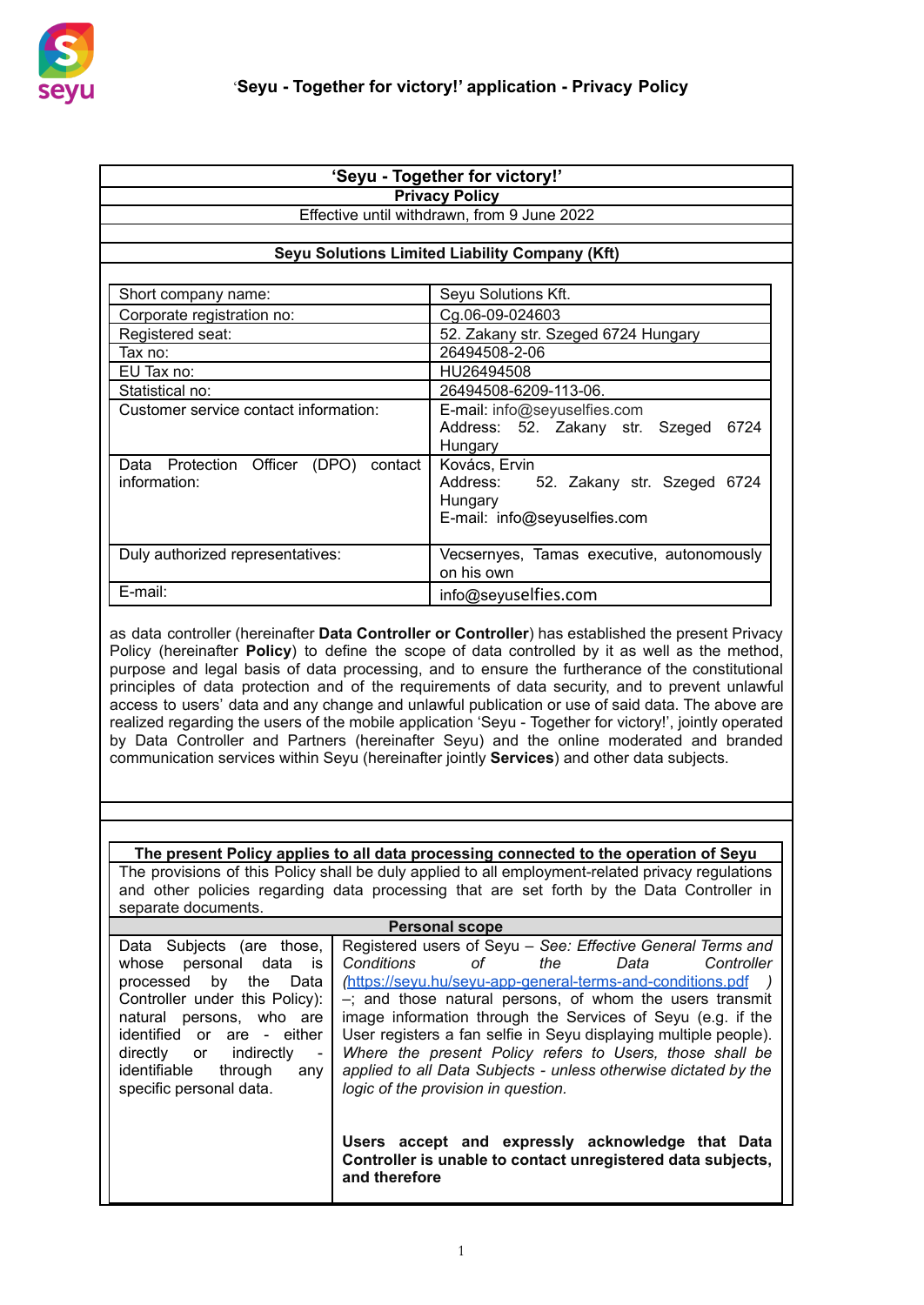

|                                                                                                                                                                                                                                                                                                                                                                                                                                                                                                                                      | By accepting the terms of present Policy Users take full<br>responsibility to only upload or share such personal<br>data of third parties on the system of Seyu, for the use<br>of which, the<br>data<br>subjects<br>or<br>their<br>legal<br>representatives - especially in the case of minors -<br>have given express consent, in accordance with this<br>Policy, providing authorization to upload and share that<br>data.<br>The resources of Data Controller do not make possible<br>the control of compliance with the above. Therefore,<br>Data Controller hereby excludes all responsibility for<br>unlawful uploads of user content, provided that - upon<br>becoming aware of such unlawful situation - the Data<br>Controller shall take all immediate measures cease and<br>desist. |  |
|--------------------------------------------------------------------------------------------------------------------------------------------------------------------------------------------------------------------------------------------------------------------------------------------------------------------------------------------------------------------------------------------------------------------------------------------------------------------------------------------------------------------------------------|-------------------------------------------------------------------------------------------------------------------------------------------------------------------------------------------------------------------------------------------------------------------------------------------------------------------------------------------------------------------------------------------------------------------------------------------------------------------------------------------------------------------------------------------------------------------------------------------------------------------------------------------------------------------------------------------------------------------------------------------------------------------------------------------------|--|
|                                                                                                                                                                                                                                                                                                                                                                                                                                                                                                                                      | 'By accepting the present Policy, User hereby declares to acknowledge this provision.'                                                                                                                                                                                                                                                                                                                                                                                                                                                                                                                                                                                                                                                                                                          |  |
| Data Controller and people<br>Controller's<br>falling<br>under<br>oversight:                                                                                                                                                                                                                                                                                                                                                                                                                                                         | Members and employees of Data Controller or any other<br>person who has been involved in any activity under this Policy.                                                                                                                                                                                                                                                                                                                                                                                                                                                                                                                                                                                                                                                                        |  |
| Data processor(s):                                                                                                                                                                                                                                                                                                                                                                                                                                                                                                                   | See: dedicated subchapter of the present Policy                                                                                                                                                                                                                                                                                                                                                                                                                                                                                                                                                                                                                                                                                                                                                 |  |
|                                                                                                                                                                                                                                                                                                                                                                                                                                                                                                                                      |                                                                                                                                                                                                                                                                                                                                                                                                                                                                                                                                                                                                                                                                                                                                                                                                 |  |
| <b>Data Protection Laws</b><br>significance:                                                                                                                                                                                                                                                                                                                                                                                                                                                                                         | For the purposes of this Policy, the following is a non-exhaustive list of laws that are of special                                                                                                                                                                                                                                                                                                                                                                                                                                                                                                                                                                                                                                                                                             |  |
| Regulation (EU) 2016/679 of the European Parliament and of the Council on the protection of<br>natural persons with regard to the processing of personal data and on the free movement of<br>such data, and repealing Directive 95/46/EC (General Data Protection Regulation) (hereinafter:<br>GDPR)<br>The Fundamental Law of Hungary<br>Act CXII of 2011 on the Right of Informational Self-Determination and on Freedom of<br>Information (hereinafter: Infotv.)<br>Act V of 2013 on the Civil Code of Hungary (hereinafter: Ptk) |                                                                                                                                                                                                                                                                                                                                                                                                                                                                                                                                                                                                                                                                                                                                                                                                 |  |
| Act CVIII of 2001 on Electronic Commerce and on Information Society Services (especially<br>Articles 13/A.-13/B.§)                                                                                                                                                                                                                                                                                                                                                                                                                   |                                                                                                                                                                                                                                                                                                                                                                                                                                                                                                                                                                                                                                                                                                                                                                                                 |  |
| Act I of 2004 on Sports and its implementing decrees                                                                                                                                                                                                                                                                                                                                                                                                                                                                                 |                                                                                                                                                                                                                                                                                                                                                                                                                                                                                                                                                                                                                                                                                                                                                                                                 |  |
| Act CLXIV of 2005 on commerce                                                                                                                                                                                                                                                                                                                                                                                                                                                                                                        |                                                                                                                                                                                                                                                                                                                                                                                                                                                                                                                                                                                                                                                                                                                                                                                                 |  |
| Act CXIX of 1995 on the Use of Name and Address Information Serving the Purposes of<br><b>Research and Direct Marketing</b><br>Act XLVIII of 2008 on the Basic Conditions and Restrictions of Business Advertising Activity                                                                                                                                                                                                                                                                                                          |                                                                                                                                                                                                                                                                                                                                                                                                                                                                                                                                                                                                                                                                                                                                                                                                 |  |
| (Grtv.)                                                                                                                                                                                                                                                                                                                                                                                                                                                                                                                              |                                                                                                                                                                                                                                                                                                                                                                                                                                                                                                                                                                                                                                                                                                                                                                                                 |  |
|                                                                                                                                                                                                                                                                                                                                                                                                                                                                                                                                      | Act C of 2003 on Electronic Communications<br>Act XC of 2017 on Criminal Procedure                                                                                                                                                                                                                                                                                                                                                                                                                                                                                                                                                                                                                                                                                                              |  |
| Act C of 2012 on the Criminal Code                                                                                                                                                                                                                                                                                                                                                                                                                                                                                                   |                                                                                                                                                                                                                                                                                                                                                                                                                                                                                                                                                                                                                                                                                                                                                                                                 |  |
| As well as all data protection laws applicable at the registered seat of the owner and<br>operator of the Data Controller's partner, (hereinafter "Partners"), except if contrary to<br>Hungarian law.                                                                                                                                                                                                                                                                                                                               |                                                                                                                                                                                                                                                                                                                                                                                                                                                                                                                                                                                                                                                                                                                                                                                                 |  |
| <b>Definitions</b>                                                                                                                                                                                                                                                                                                                                                                                                                                                                                                                   |                                                                                                                                                                                                                                                                                                                                                                                                                                                                                                                                                                                                                                                                                                                                                                                                 |  |
|                                                                                                                                                                                                                                                                                                                                                                                                                                                                                                                                      | Data Subject: natural persons, who are identified or are - either directly or indirectly - identifiable                                                                                                                                                                                                                                                                                                                                                                                                                                                                                                                                                                                                                                                                                         |  |
| through any specific personal data.                                                                                                                                                                                                                                                                                                                                                                                                                                                                                                  |                                                                                                                                                                                                                                                                                                                                                                                                                                                                                                                                                                                                                                                                                                                                                                                                 |  |
|                                                                                                                                                                                                                                                                                                                                                                                                                                                                                                                                      | User: Data Subject, who registers on the website or in the Application of Data Controller and who                                                                                                                                                                                                                                                                                                                                                                                                                                                                                                                                                                                                                                                                                               |  |

*User:* Data Subject, who registers on the website or in the Application of Data Controller and who contracts for data processing with Data Controller.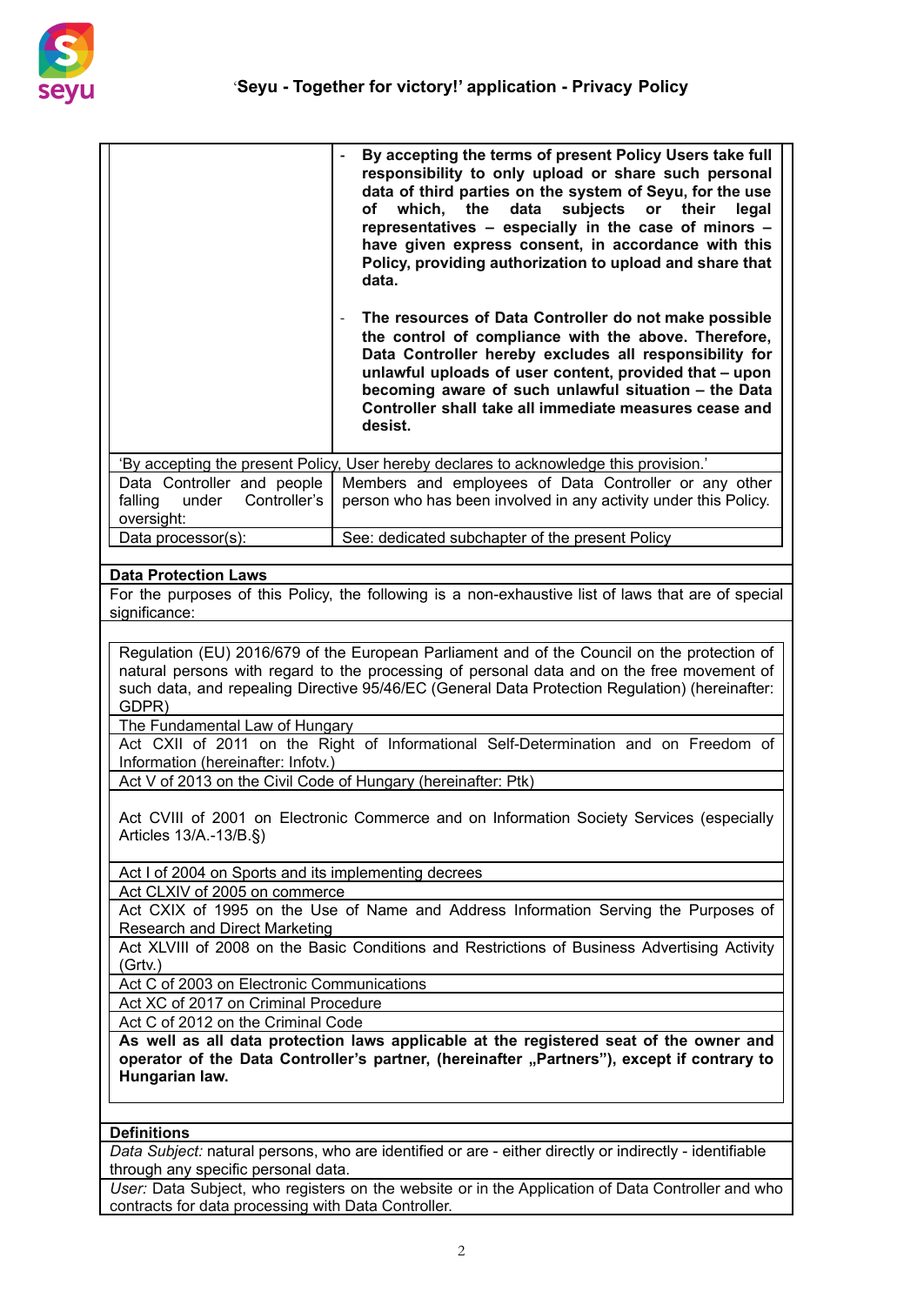

*Consent:* Voluntary and definite expression of the Data Subjects' will, based on adequate

| information, giving unequivocal consent to process personal data relevant to them, be it for<br>comprehensive processing or for certain procedures.                                                                                                                                                                                                       |                                                                                                                                                                                                                                                                                                                                                                                                                                                                                                                                                                                                  |  |  |
|-----------------------------------------------------------------------------------------------------------------------------------------------------------------------------------------------------------------------------------------------------------------------------------------------------------------------------------------------------------|--------------------------------------------------------------------------------------------------------------------------------------------------------------------------------------------------------------------------------------------------------------------------------------------------------------------------------------------------------------------------------------------------------------------------------------------------------------------------------------------------------------------------------------------------------------------------------------------------|--|--|
| Personal Data: Data that can be connected to the Data Subjects - especially their names,<br>identifiers, one or more factors characteristic to the physical, physiological, genetic, mental,<br>economic, cultural or social identity of that natural person and all conclusions that can be drawn<br>from these in relation to the Data Subjects.        |                                                                                                                                                                                                                                                                                                                                                                                                                                                                                                                                                                                                  |  |  |
| Data Controller: means the natural or legal persons, or organizations having no legal personality,<br>who determine – either on their own or jointly with others – the purposes of data processing, make<br>decisions concerning data processing (including the means used) and implement such decisions<br>or have them implemented by a data processor; |                                                                                                                                                                                                                                                                                                                                                                                                                                                                                                                                                                                                  |  |  |
|                                                                                                                                                                                                                                                                                                                                                           | Data processing: means any operation or set of operations that is performed on data, regardless<br>of the procedure applied; in particular collecting, recording, registering, organizing, storing,<br>modifying, using, retrieving, transferring, disclosing, synchronizing or connecting, blocking, erasing<br>and destroying the data, as well as preventing their further use; taking photos and making audio or<br>visual recordings, as well as registering physical characteristics suitable for personal identification<br>(such as finger- or palm prints, DNA samples and iris scans); |  |  |
|                                                                                                                                                                                                                                                                                                                                                           | Data transfer: providing access to the data for a designated third party;<br>Technical data processing: carrying out data processing operations and technical tasks on behalf<br>of the Data Controller, independent of the methods and tools applied to carry out the tasks and of                                                                                                                                                                                                                                                                                                              |  |  |
| the place of their application.                                                                                                                                                                                                                                                                                                                           |                                                                                                                                                                                                                                                                                                                                                                                                                                                                                                                                                                                                  |  |  |
|                                                                                                                                                                                                                                                                                                                                                           | Publication: Making the data available through providing access to anyone                                                                                                                                                                                                                                                                                                                                                                                                                                                                                                                        |  |  |
|                                                                                                                                                                                                                                                                                                                                                           | Data erasure: rendering data unrecognizable in a way that it can no longer be restored.<br>Automated processing: includes the following tasks if these are carried out via completely or partly<br>automated processing tools: storing data, logical or arithmetic tasks completed with the data,<br>changing, deleting, indexing, searching and disseminating data.                                                                                                                                                                                                                             |  |  |
|                                                                                                                                                                                                                                                                                                                                                           | System: The totality of all technical solutions that operate the Services of Seyu.                                                                                                                                                                                                                                                                                                                                                                                                                                                                                                               |  |  |
| All other terms in this Policy shall be understood by Data Controller to have the meaning attributed<br>to them as defined under the interpretative definitions of Article 4 GDPR, Article 3 Infotv, and<br>under the General Terms and Conditions (GTC) of Seyu.                                                                                         |                                                                                                                                                                                                                                                                                                                                                                                                                                                                                                                                                                                                  |  |  |
|                                                                                                                                                                                                                                                                                                                                                           |                                                                                                                                                                                                                                                                                                                                                                                                                                                                                                                                                                                                  |  |  |
|                                                                                                                                                                                                                                                                                                                                                           |                                                                                                                                                                                                                                                                                                                                                                                                                                                                                                                                                                                                  |  |  |
|                                                                                                                                                                                                                                                                                                                                                           | Purposes of data processing and the scope of data processed by Data Controller                                                                                                                                                                                                                                                                                                                                                                                                                                                                                                                   |  |  |
| be erased and deleted.                                                                                                                                                                                                                                                                                                                                    | Data Controller declares that it shall only process data to exercise a right or perform an obligation.<br>Personal data processed shall not be used for personal goals and data processing shall, at all<br>times, comply with the principle of data processing limited to the intended purpose. If the purpose<br>of data processing no longer exists or the processing of data is otherwise unlawful, the data shall                                                                                                                                                                           |  |  |
|                                                                                                                                                                                                                                                                                                                                                           | Data Controller shall only process the personal data of Data Subjects within the scope, for the                                                                                                                                                                                                                                                                                                                                                                                                                                                                                                  |  |  |
| purposes and to the extent below:                                                                                                                                                                                                                                                                                                                         |                                                                                                                                                                                                                                                                                                                                                                                                                                                                                                                                                                                                  |  |  |
|                                                                                                                                                                                                                                                                                                                                                           |                                                                                                                                                                                                                                                                                                                                                                                                                                                                                                                                                                                                  |  |  |
| <b>Specification of</b><br>processing<br>purpose                                                                                                                                                                                                                                                                                                          | 1. Registration, encompassing<br>- Identification of Data Subjects;<br>- Correspondence with Data Subjects, for the purpose of -<br>among others - providing information<br>- Performance and certification of the requirements of Article 8<br><b>GDPR</b>                                                                                                                                                                                                                                                                                                                                      |  |  |
| Describing<br>processes and tasks:                                                                                                                                                                                                                                                                                                                        | To prevent abuse and improprieties, to secure Services and to avoid<br>security risks, Users may only use Seyu after registration in<br>accordance with the effective General Terms and Conditions of Data<br>Controller (hereinafter: Seyu GTC) (hereinafter: Registration). Users'<br>age range is identified at login process which allows Seyu to uphold<br>the requirements of Article 8 GDPR.<br>See in detail in Seyu GTC                                                                                                                                                                 |  |  |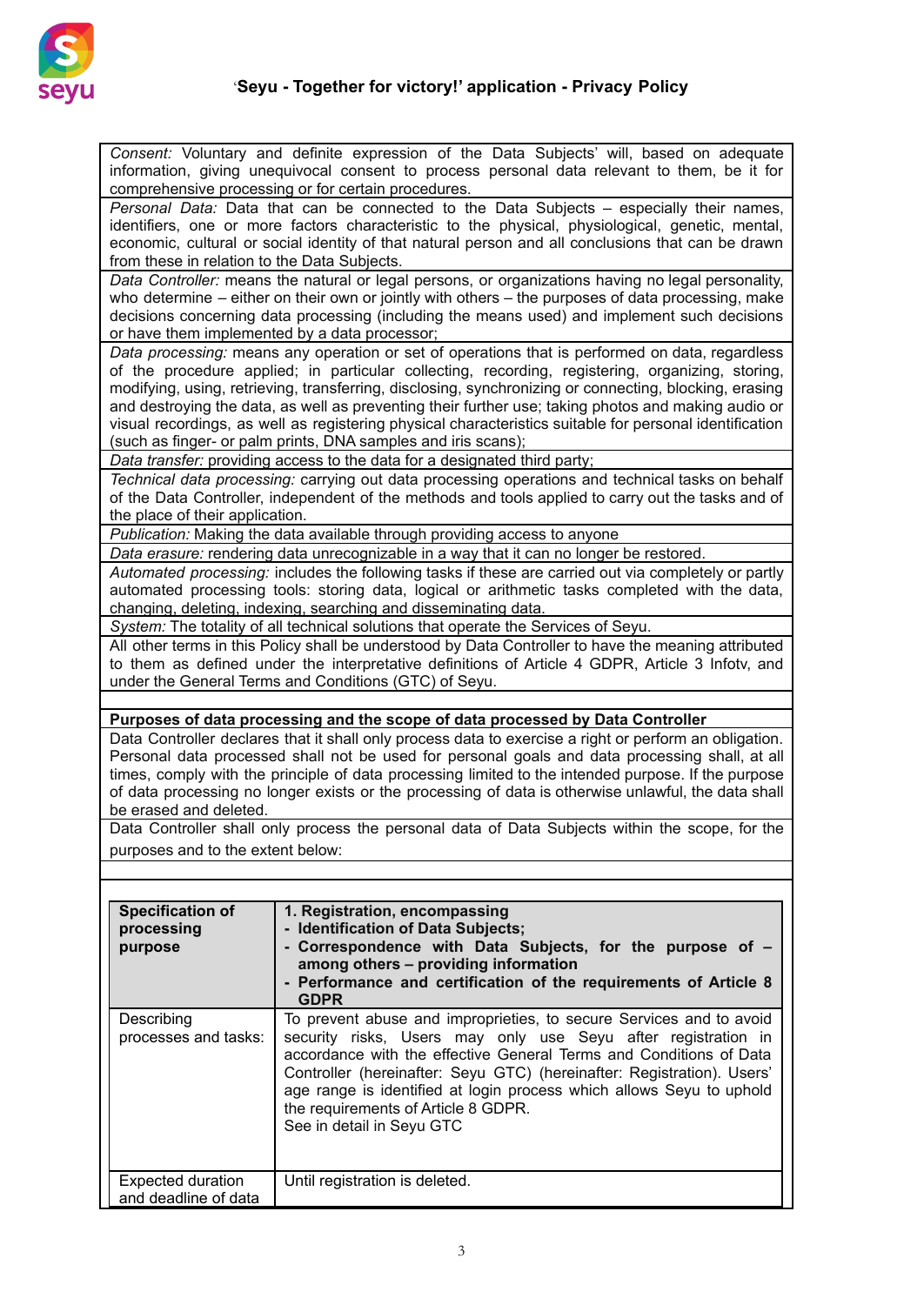

| processing:                                          |                                                                                                                                                                                                                                                                                                                                                                                                                                                                                                                                                              |  |
|------------------------------------------------------|--------------------------------------------------------------------------------------------------------------------------------------------------------------------------------------------------------------------------------------------------------------------------------------------------------------------------------------------------------------------------------------------------------------------------------------------------------------------------------------------------------------------------------------------------------------|--|
| Scope, types and                                     | Data to be provided as a precondition of registration: based on the                                                                                                                                                                                                                                                                                                                                                                                                                                                                                          |  |
| categories of                                        | choice of the Data Subjects, the data of their Google, Facebook or [X]                                                                                                                                                                                                                                                                                                                                                                                                                                                                                       |  |
| personal data -                                      | accounts, including their IP address and country of residence                                                                                                                                                                                                                                                                                                                                                                                                                                                                                                |  |
| Location of data                                     | Electronic processing, see: Data processors                                                                                                                                                                                                                                                                                                                                                                                                                                                                                                                  |  |
| processing:                                          |                                                                                                                                                                                                                                                                                                                                                                                                                                                                                                                                                              |  |
| Legal basis of data                                  | Art. 6 (1) a), b) and c) of Chapter II, GDPR                                                                                                                                                                                                                                                                                                                                                                                                                                                                                                                 |  |
| processing                                           |                                                                                                                                                                                                                                                                                                                                                                                                                                                                                                                                                              |  |
|                                                      | 'By accepting the present Policy, User hereby declares to acknowledge this provision.'                                                                                                                                                                                                                                                                                                                                                                                                                                                                       |  |
|                                                      |                                                                                                                                                                                                                                                                                                                                                                                                                                                                                                                                                              |  |
|                                                      |                                                                                                                                                                                                                                                                                                                                                                                                                                                                                                                                                              |  |
| <b>Specification of</b>                              | 2. Taking, storing selfies, gallery                                                                                                                                                                                                                                                                                                                                                                                                                                                                                                                          |  |
| processing                                           |                                                                                                                                                                                                                                                                                                                                                                                                                                                                                                                                                              |  |
| purpose                                              |                                                                                                                                                                                                                                                                                                                                                                                                                                                                                                                                                              |  |
| Describing                                           | The Application provides a fan experience for the Data Subjects                                                                                                                                                                                                                                                                                                                                                                                                                                                                                              |  |
| processes and tasks:                                 | downloading and using it in a way, which enables the Data Subjects to<br>take a photo through the Application, with a device suitable for taking<br>digital photos, and send it to the Data Controller through the<br>Application. After this, the photo shall appear one or more times on<br>several online platforms (e.g. social media surfaces of Partners and<br>Data Controller) and on the display surfaces on the site of the sport<br>events (e.g. on electronic displays in the stadium during the sport<br>events of Partners) one or more times. |  |
|                                                      | The photos taken shall be stored by the Application and the Data<br>Subject can share those on other online platforms at any time.<br>Seyu provides an opportunity to attach a fan message to a given photo.                                                                                                                                                                                                                                                                                                                                                 |  |
|                                                      | In detail, see: Seyu GTC.                                                                                                                                                                                                                                                                                                                                                                                                                                                                                                                                    |  |
| <b>Expected duration</b>                             | Until deletion by User, but at the latest until the registration in deleted.                                                                                                                                                                                                                                                                                                                                                                                                                                                                                 |  |
| and deadline of data<br>processing:                  |                                                                                                                                                                                                                                                                                                                                                                                                                                                                                                                                                              |  |
| Scope, types and<br>categories of<br>personal data - | The complete data content of the photo taken by the User, typically the<br>facial image of the User or other natural persons; the fan message of<br>User attached to the photo.                                                                                                                                                                                                                                                                                                                                                                              |  |
| Location of data<br>processing:                      | Electronic processing, see: Data processors                                                                                                                                                                                                                                                                                                                                                                                                                                                                                                                  |  |
| Legal basis of data                                  | Art. 6 (1) a) of Chapter II, GDPR                                                                                                                                                                                                                                                                                                                                                                                                                                                                                                                            |  |
| processing                                           | Art 9 (2) a) of Chapter II, GDPR                                                                                                                                                                                                                                                                                                                                                                                                                                                                                                                             |  |
|                                                      | 'By accepting the present Policy, User hereby declares to acknowledge this provision.'                                                                                                                                                                                                                                                                                                                                                                                                                                                                       |  |
|                                                      |                                                                                                                                                                                                                                                                                                                                                                                                                                                                                                                                                              |  |
|                                                      |                                                                                                                                                                                                                                                                                                                                                                                                                                                                                                                                                              |  |
| <b>Specification of</b>                              | 3. Sending selfies to a sporting event, publication following prior                                                                                                                                                                                                                                                                                                                                                                                                                                                                                          |  |
| processing<br>purpose                                | moderation                                                                                                                                                                                                                                                                                                                                                                                                                                                                                                                                                   |  |
| Describing<br>processes and tasks:                   | A service of Seyu allowing fan selfies to be forwarded to a selected<br>sporting event or sport event of Partners                                                                                                                                                                                                                                                                                                                                                                                                                                            |  |
|                                                      | Data Controller shall - before forwarding it - put a hold on the photo<br>taken and sent to it until its employees conduct the necessary checks.<br>The purpose of the check is to avoid publication of unlawful content or<br>content that offends others or is otherwise objectionable.<br>Photos approved also by the Data Controller will appear in public on<br>the surfaces dedicated to this purpose at the venue of the sporting<br>event selected.                                                                                                  |  |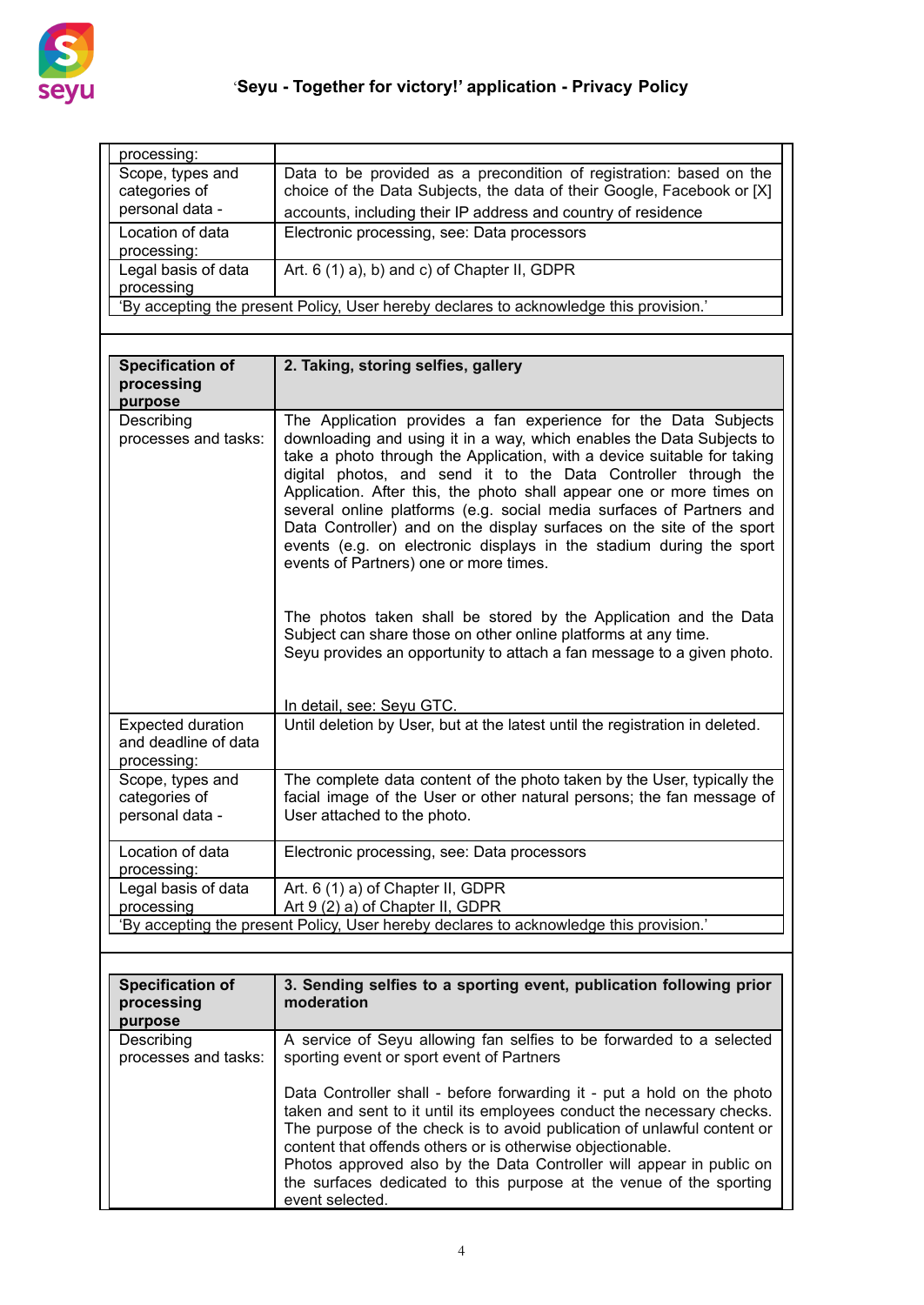

|                                                                 | In detail, see: Seyu GTC, Provisions on Prohibited Content                                                                                                                                                                                                                                                                                                                                                                                                                                                                                                                                                                                                                                                                                     |  |
|-----------------------------------------------------------------|------------------------------------------------------------------------------------------------------------------------------------------------------------------------------------------------------------------------------------------------------------------------------------------------------------------------------------------------------------------------------------------------------------------------------------------------------------------------------------------------------------------------------------------------------------------------------------------------------------------------------------------------------------------------------------------------------------------------------------------------|--|
| <b>Expected duration</b><br>and deadline of data<br>processing: | In the case of objectionable content, until deletion by Data Controller,<br>otherwise until the registration is deleted.                                                                                                                                                                                                                                                                                                                                                                                                                                                                                                                                                                                                                       |  |
| Scope, types and<br>categories of<br>personal data -            | The complete data content of the photo taken by the User, typically the<br>facial image of the User or other natural persons; the fan message of<br>User attached to the photo.                                                                                                                                                                                                                                                                                                                                                                                                                                                                                                                                                                |  |
| Location of data<br>processing:                                 | Electronic processing, see: Data processors<br>Photos approved also by the Data Controller will appear in public or<br>the surfaces dedicated to this purpose on the venue of the sporting<br>event selected.                                                                                                                                                                                                                                                                                                                                                                                                                                                                                                                                  |  |
| Legal basis of data<br>processing                               | Art. 6 (1) a) of Chapter II, GDPR<br>Art 9 (2) a), e) of Chapter II, GDPR                                                                                                                                                                                                                                                                                                                                                                                                                                                                                                                                                                                                                                                                      |  |
|                                                                 | 'By accepting the present Policy, User hereby declares to acknowledge this provision.'                                                                                                                                                                                                                                                                                                                                                                                                                                                                                                                                                                                                                                                         |  |
|                                                                 |                                                                                                                                                                                                                                                                                                                                                                                                                                                                                                                                                                                                                                                                                                                                                |  |
| <b>Specification of</b><br>processing<br>purpose                | 4. Publicly displaying selfie(s) on promotional surfaces and in<br>social media content of the Partners or in other sport professional<br>content                                                                                                                                                                                                                                                                                                                                                                                                                                                                                                                                                                                              |  |
| Describing<br>processes and tasks:                              | By accepting this Policy, the Users expressly consent (until consent is<br>withdrawn) for their selfies or photos to be publicly displayed (upon<br>their request) in a manner not violating the personality rights of Data<br>Subjects on sporting sport events of Partners, or on promotional<br>surfaces promoting Partners, on the partner's website, on their social<br>media or on other sport professional and promotional surface.<br>In detail, see: Seyu GTC                                                                                                                                                                                                                                                                         |  |
| <b>Expected duration</b><br>and deadline of data<br>processing: | Until consent is withdrawn.                                                                                                                                                                                                                                                                                                                                                                                                                                                                                                                                                                                                                                                                                                                    |  |
| Scope, types and<br>categories of<br>personal data -            | The complete data content of the photo taken by the User, typically the<br>facial image of the User or other natural persons; the fan message of<br>User attached to the photo.                                                                                                                                                                                                                                                                                                                                                                                                                                                                                                                                                                |  |
| Location of data<br>processing:                                 | Electronic processing, see: Data processors<br>Data Controller separately also calls the attention of all Data Subjects<br>that the above selfies and photos may be uploaded onto sites<br>maintained by Partners, where Data Controller has no influence<br>whatsoever over the practice of personal data processing. In such<br>cases the Data Controller suggests reading the effective privacy or<br>data protection policies and data protection regulations that apply to<br>the use of these sites. If any of the Data Subjects' data is modified or<br>deleted on an external website, this does not affect data processing<br>done by the Data Controller, such modifications also need to be carried<br>out in the Application Seyu. |  |
| Legal basis of data<br>processing                               | Art. 6 (1) a) of Chapter II, GDPR<br>Art 9 (2) a) of Chapter II, GDPR                                                                                                                                                                                                                                                                                                                                                                                                                                                                                                                                                                                                                                                                          |  |
|                                                                 | 'By accepting the present Policy, User hereby declares to acknowledge this provision.'                                                                                                                                                                                                                                                                                                                                                                                                                                                                                                                                                                                                                                                         |  |

| <b>Specification of</b><br>processing<br>purpose | 5. Subscription to newsletters, subscription to Direct Marketing<br><b>Materials</b>                                                                                                                                                                                                                                                                                              |  |
|--------------------------------------------------|-----------------------------------------------------------------------------------------------------------------------------------------------------------------------------------------------------------------------------------------------------------------------------------------------------------------------------------------------------------------------------------|--|
| Describing<br>processes and tasks:               | Through a surface specifically designated for this purpose, registered<br>Users have the opportunity to subscribe exclusively to the newsletter of<br>Data Controller Seyu (under Art. 6 Grtv.) on their website or in their<br>Application (hereinafter: Newsletter Subscription). Data Controller may<br>send all Users subscribed to newsletters online information and direct |  |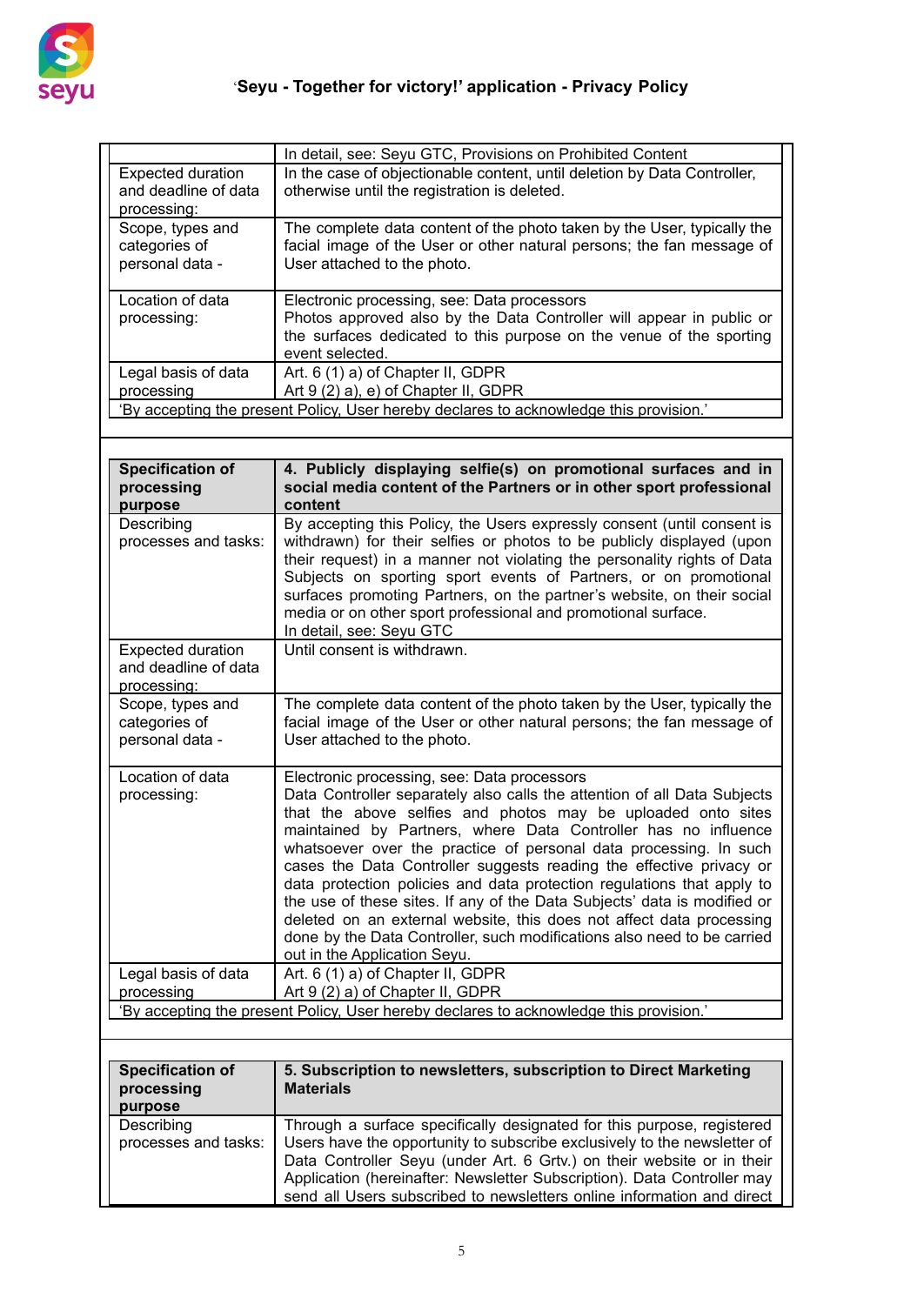

|                                                                                        | marketing messages containing novelties, news and offers.                                                                                                                                                                                                                                                                                                               |
|----------------------------------------------------------------------------------------|-------------------------------------------------------------------------------------------------------------------------------------------------------------------------------------------------------------------------------------------------------------------------------------------------------------------------------------------------------------------------|
| <b>Expected duration</b><br>and deadline of data<br>processing:                        | Until deletion by User, but at the latest until the registration in deleted.                                                                                                                                                                                                                                                                                            |
| Scope, types and<br>categories of<br>personal data -                                   | Data to be provided as a precondition of newsletter and direct<br>marketing subscription, if not provided at Registration or if the Data<br>Subject intends to provide other data:<br>E-mail address and social media profile(s) of the User subscribing to a<br>newsletter<br>The possibility to unsubscribe shall be provided in each newsletter by a<br>direct link. |
| Location of data<br>processing:                                                        | Electronic processing, see: Data processors                                                                                                                                                                                                                                                                                                                             |
| Legal basis of data<br>processing                                                      | Art. 6 (1) a) of Chapter II, GDPR                                                                                                                                                                                                                                                                                                                                       |
| 'By accepting the present Policy, User hereby declares to acknowledge this provision.' |                                                                                                                                                                                                                                                                                                                                                                         |

| <b>Specification of</b><br>processing<br>purpose                                       | 6. Feedback, reporting offensive content                                                                                                                                                                                                                                 |
|----------------------------------------------------------------------------------------|--------------------------------------------------------------------------------------------------------------------------------------------------------------------------------------------------------------------------------------------------------------------------|
| Describing<br>processes and tasks:                                                     | In order to develop the system and Services of Seyu, Data Controller is<br>open to any User feedback. For this purpose, there is a separate<br>messaging tool in the Application enabling Users to share their<br>opinions with Data Controller via short text messages. |
| <b>Expected duration</b><br>and deadline of data<br>processing:                        | Until registration is deleted.                                                                                                                                                                                                                                           |
| Scope, types and<br>categories of<br>personal data -                                   | Personal opinion tied to registration data, and all personal data<br>disclosed by the User in this regard.                                                                                                                                                               |
| Location of data<br>processing:                                                        | Electronic processing, see: Data processors                                                                                                                                                                                                                              |
| Legal basis of data<br>processing                                                      | Art. 6 (1) a) of Chapter II, GDPR                                                                                                                                                                                                                                        |
| 'By accepting the present Policy, User hereby declares to acknowledge this provision.' |                                                                                                                                                                                                                                                                          |

| <b>Specification of</b>            | 7. Performance and certification of the requirements of Article 8                                                                                                                                                                                                                                                                                                                                                                                                                                                                                                                                                                                                                                                                                                                                                                                                                                                                                                                                                                                                                                                            |  |
|------------------------------------|------------------------------------------------------------------------------------------------------------------------------------------------------------------------------------------------------------------------------------------------------------------------------------------------------------------------------------------------------------------------------------------------------------------------------------------------------------------------------------------------------------------------------------------------------------------------------------------------------------------------------------------------------------------------------------------------------------------------------------------------------------------------------------------------------------------------------------------------------------------------------------------------------------------------------------------------------------------------------------------------------------------------------------------------------------------------------------------------------------------------------|--|
| processing                         | <b>GDPR</b>                                                                                                                                                                                                                                                                                                                                                                                                                                                                                                                                                                                                                                                                                                                                                                                                                                                                                                                                                                                                                                                                                                                  |  |
| purpose                            | - parental consent to the processing of a minor's data -                                                                                                                                                                                                                                                                                                                                                                                                                                                                                                                                                                                                                                                                                                                                                                                                                                                                                                                                                                                                                                                                     |  |
| Describing<br>processes and tasks: | To process the data of a minor person, the consent of their legal<br>representatives exercising custody rights over them (hereinafter:<br>parents) becomes necessary. To provide adequate information and to<br>enable giving consent, the Provider - upon receiving the electronic<br>mailing address of the parents from the minor intending to register -<br>shall inform the parent(s) via a template of a Parental Permission<br>containing electronic link(s) to the present GTC (and to the Privacy<br>Policy) as well as to a surface suitable to accept their provisions. This<br>shall serve as a precondition for the authorization of the minor's<br>registration. If the parents consent and declare to have read and<br>accepted the present Policy and consent to the data of the minor<br>person represented by them to be processed by Data Controller in<br>accordance with the present Privacy Policy, then the Registration of the<br>minor becomes effective.<br>In the absence of consent, User registration is invalid and the Data<br>Controller erases and deletes all data already provided to it. |  |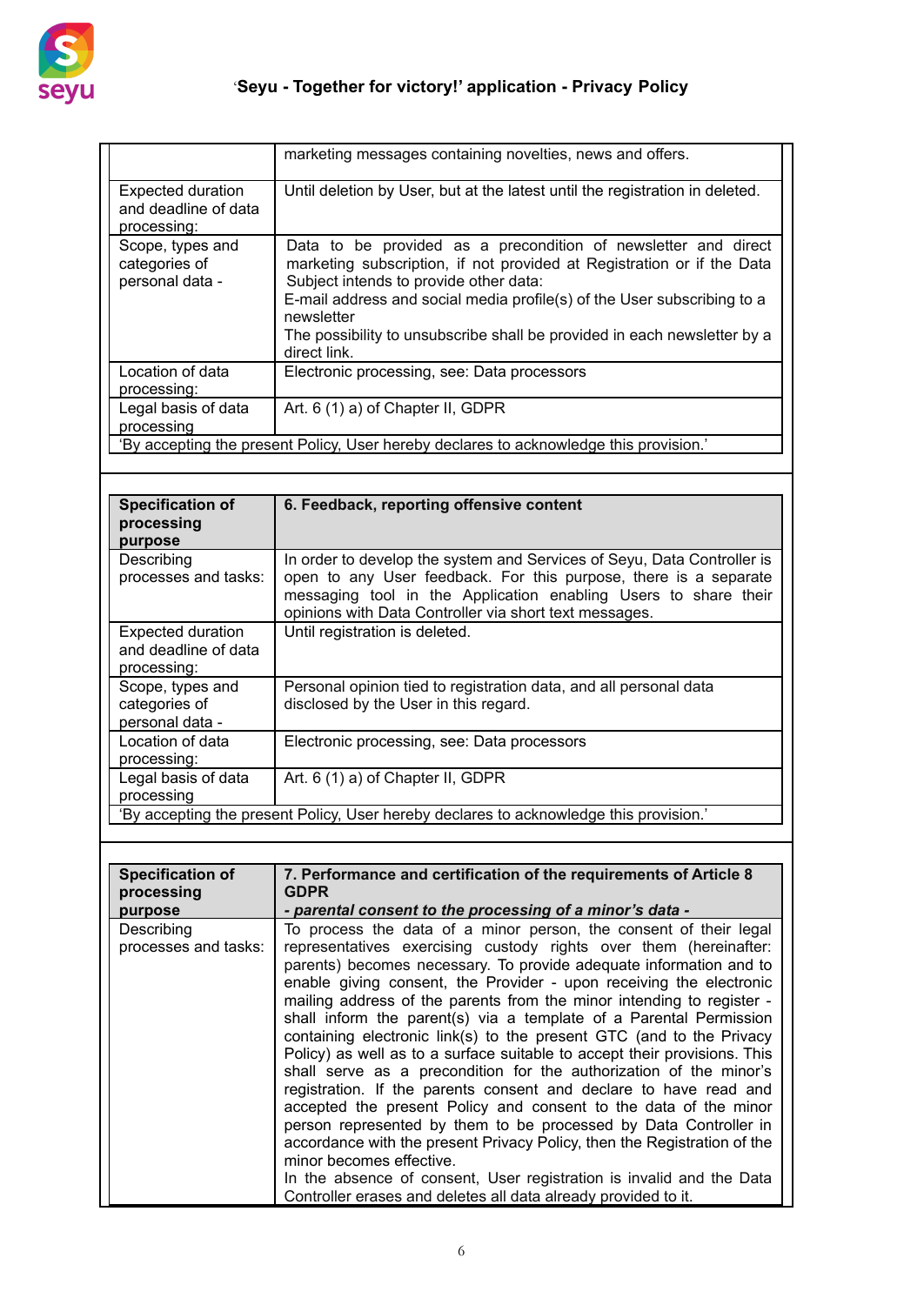

| <b>Expected duration</b><br>and deadline of data<br>processing:                                                                                                                                                                                                                                                                                                   | Until the registration of the minor user is deleted. In the case of an<br>invalid registration, on the 30 <sup>th</sup> day following the dispatch of the<br>Parental Permission template.                         |     |
|-------------------------------------------------------------------------------------------------------------------------------------------------------------------------------------------------------------------------------------------------------------------------------------------------------------------------------------------------------------------|--------------------------------------------------------------------------------------------------------------------------------------------------------------------------------------------------------------------|-----|
| Scope, types and<br>categories of<br>personal data -                                                                                                                                                                                                                                                                                                              | E-mail address, type of parental connection with minor user.                                                                                                                                                       |     |
| Location of data<br>processing:                                                                                                                                                                                                                                                                                                                                   | Electronic processing, see: Data processors                                                                                                                                                                        |     |
| Legal basis of data<br>processing                                                                                                                                                                                                                                                                                                                                 | Art. 6 (1) a) of Chapter II, GDPR                                                                                                                                                                                  |     |
| 'By accepting the present Policy, User hereby declares to acknowledge this provision.'                                                                                                                                                                                                                                                                            |                                                                                                                                                                                                                    |     |
|                                                                                                                                                                                                                                                                                                                                                                   | Summary of the legal bases of data processing                                                                                                                                                                      |     |
|                                                                                                                                                                                                                                                                                                                                                                   | The Data Controller (or Controller) lawfully processes personal data<br>Based on the following points of Art. 6 (1) of Chapter II, GDPR                                                                            |     |
|                                                                                                                                                                                                                                                                                                                                                                   | $a$ ) – "the data subject has given consent to the processing of his or<br>her personal data for one or more specific purposes"; $-$ ,                                                                             | Y/N |
|                                                                                                                                                                                                                                                                                                                                                                   | $b$ ) – "processing is necessary for the performance of a contract to<br>which the data subject is party or in order to take steps at the<br>request of the data subject prior to entering into a contract"; $-$ , | Y/N |
| to which the controller is subject"; -                                                                                                                                                                                                                                                                                                                            | $c$ ) – "processing is necessary for compliance with a legal obligation                                                                                                                                            | Y/N |
|                                                                                                                                                                                                                                                                                                                                                                   | $d$ ) – "processing is necessary in order to protect the vital interests of<br>the data subject or of another natural person"; -                                                                                   | Y/N |
| in the controller"; $-$                                                                                                                                                                                                                                                                                                                                           | $e$ ) – "processing is necessary for the performance of a task carried<br>out in the public interest or in the exercise of official authority vested                                                               | Y/N |
| $f$ ) – "processing is necessary for the purposes of the legitimate<br>Y/N<br>interests pursued by the controller or by a third party, except where<br>such interests are overridden by the interests or fundamental rights<br>and freedoms of the data subject which require protection of<br>personal data, in particular where the data subject is a child." - |                                                                                                                                                                                                                    |     |
|                                                                                                                                                                                                                                                                                                                                                                   | And for sensitive personal data under the following points of Article 9(2) of Chapter II GDPR                                                                                                                      |     |

| $a$ ) – "the data subject has given explicit consent to the processing of<br>those personal data for one or more specified purposes, except<br>where Union or Member State law provide that the prohibition<br>referred to in paragraph $^{11}$ may not be lifted by the data subject;" $-$ ,                                                                                                                                                                                        | Y/N |
|--------------------------------------------------------------------------------------------------------------------------------------------------------------------------------------------------------------------------------------------------------------------------------------------------------------------------------------------------------------------------------------------------------------------------------------------------------------------------------------|-----|
| $b$ ) – "processing is necessary for the purposes of carrying out the<br>obligations and exercising specific rights of the controller or of the<br>data subject in the field of employment and social security and social<br>protection law in so far as it is authorised by Union or Member State<br>law or a collective agreement pursuant to Member State law<br>providing for appropriate safeguards for the fundamental rights and<br>the interests of the data subject;" $-$ , | Y/N |
| $c$ ) – "processing is necessary to protect the vital interests of the data<br>subject or of another natural person where the data subject is                                                                                                                                                                                                                                                                                                                                        | Y/N |

 $^{11}$  (1) Processing of personal data revealing racial or ethnic origin, political opinions, religious or philosophical beliefs, or trade union membership, and the processing of genetic data, biometric data for the purpose of uniquely identifying a natural person, data concerning health or data concerning a natural person's sex life or sexual orientation shall be prohibited.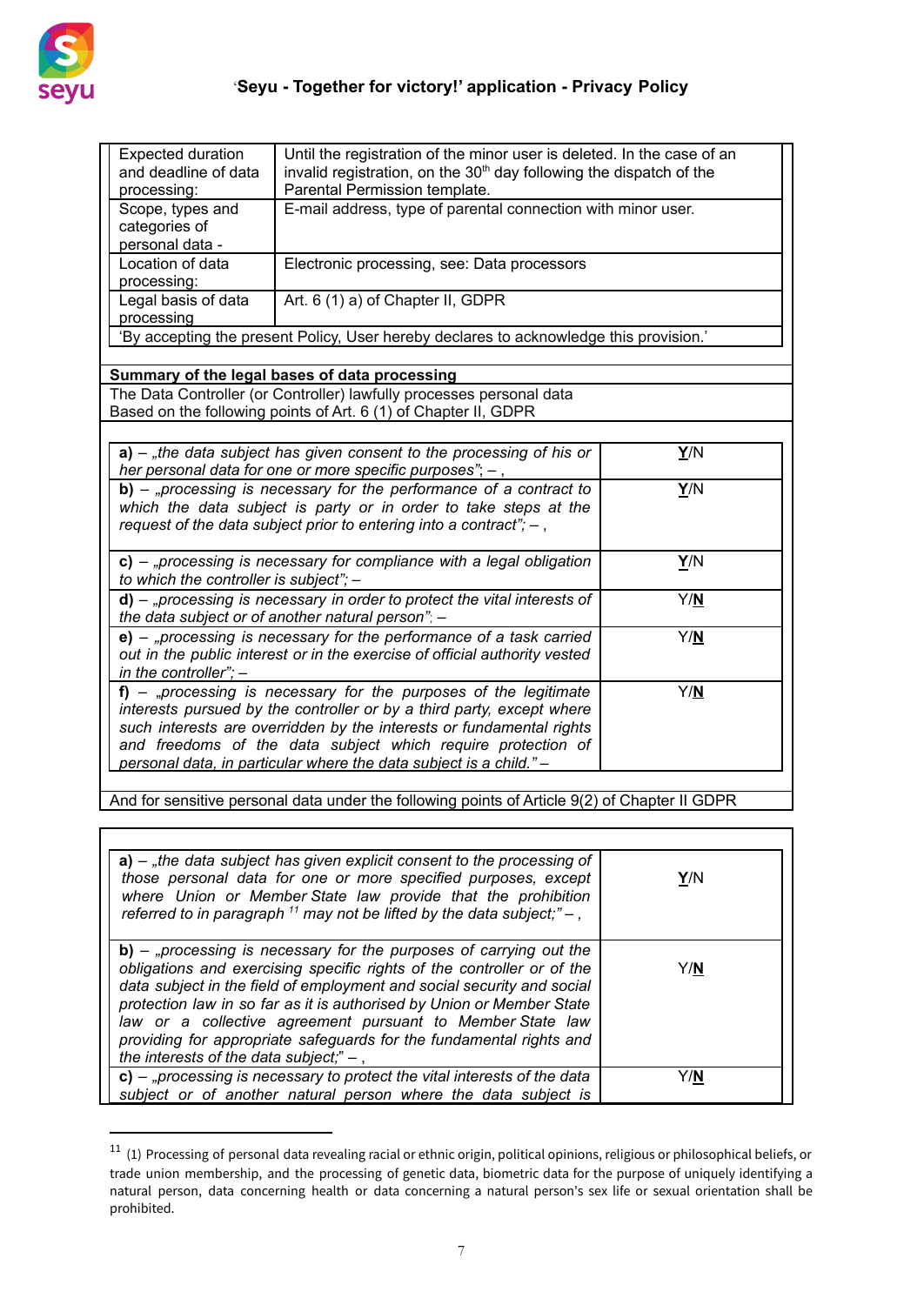

| Y/N<br>$d$ ) – "processing is carried out in the course of its legitimate activities<br>with appropriate safeguards by a foundation, association or any<br>other not-for-profit body with a political, philosophical, religious or<br>trade union aim and on condition that the processing relates solely<br>to the members or to former members of the body or to persons who<br>have regular contact with it in connection with its purposes and that<br>the personal data are not disclosed outside that body without the<br>consent of the data subjects;"-<br>Y/N<br>$e$ ) – "processing relates to personal data which are manifestly made<br>public by the data subject" -<br>$f$ ) – "processing is necessary for the establishment, exercise or<br>Y/N<br>defence of legal claims or whenever courts are acting in their judicial<br>capacity" -<br>Y/N<br>g) - processing is necessary for reasons of substantial public<br>interest, on the basis of Union or Member State law which shall be<br>proportionate to the aim pursued, respect the essence of the right to<br>data protection and provide for suitable and specific measures to<br>safeguard the fundamental rights and the interests of the data<br>$subject; -$<br>$h$ ) – "processing is necessary for the purposes of preventive or<br>Y/N<br>occupational medicine, for the assessment of the working capacity of<br>the employee, medical diagnosis, the provision of health or social<br>care or treatment or the management of health or social care<br>systems and services on the basis of Union or Member State law or<br>pursuant to contract with a health professional and subject to the<br>conditions and safeguards referred to in paragraph $3^{21}$ ; -<br>$i)$ – "processing is necessary for reasons of public interest in the<br>Y/N<br>area of public health, such as protecting against serious<br>cross-border threats to health or ensuring high standards of quality<br>and safety of health care and of medicinal products or medical<br>devices, on the basis of Union or Member State law which provides<br>for suitable and specific measures to safeguard the rights and<br>freedoms of the data subject, in particular professional secrecy"; -<br>$j$ ) – "processing is necessary for archiving purposes in the public<br>interest, scientific or historical research purposes or statistical<br>Y/N<br>purposes in accordance with Article 89(1) <sup>32</sup> based on Union or<br>Member State law which shall be proportionate to the aim pursued,<br>respect the essence of the right to data protection and provide for<br>suitable and specific measures to safeguard the fundamental rights<br>and the interests of the data subject."; $-$ | physically or legally incapable of giving consent;" - |  |
|---------------------------------------------------------------------------------------------------------------------------------------------------------------------------------------------------------------------------------------------------------------------------------------------------------------------------------------------------------------------------------------------------------------------------------------------------------------------------------------------------------------------------------------------------------------------------------------------------------------------------------------------------------------------------------------------------------------------------------------------------------------------------------------------------------------------------------------------------------------------------------------------------------------------------------------------------------------------------------------------------------------------------------------------------------------------------------------------------------------------------------------------------------------------------------------------------------------------------------------------------------------------------------------------------------------------------------------------------------------------------------------------------------------------------------------------------------------------------------------------------------------------------------------------------------------------------------------------------------------------------------------------------------------------------------------------------------------------------------------------------------------------------------------------------------------------------------------------------------------------------------------------------------------------------------------------------------------------------------------------------------------------------------------------------------------------------------------------------------------------------------------------------------------------------------------------------------------------------------------------------------------------------------------------------------------------------------------------------------------------------------------------------------------------------------------------------------------------------------------------------------------------------------------------------------------------------------------------------------------------------------------------------------------------------------------------------------------------------------------------------------------|-------------------------------------------------------|--|
|                                                                                                                                                                                                                                                                                                                                                                                                                                                                                                                                                                                                                                                                                                                                                                                                                                                                                                                                                                                                                                                                                                                                                                                                                                                                                                                                                                                                                                                                                                                                                                                                                                                                                                                                                                                                                                                                                                                                                                                                                                                                                                                                                                                                                                                                                                                                                                                                                                                                                                                                                                                                                                                                                                                                                               |                                                       |  |
|                                                                                                                                                                                                                                                                                                                                                                                                                                                                                                                                                                                                                                                                                                                                                                                                                                                                                                                                                                                                                                                                                                                                                                                                                                                                                                                                                                                                                                                                                                                                                                                                                                                                                                                                                                                                                                                                                                                                                                                                                                                                                                                                                                                                                                                                                                                                                                                                                                                                                                                                                                                                                                                                                                                                                               |                                                       |  |
|                                                                                                                                                                                                                                                                                                                                                                                                                                                                                                                                                                                                                                                                                                                                                                                                                                                                                                                                                                                                                                                                                                                                                                                                                                                                                                                                                                                                                                                                                                                                                                                                                                                                                                                                                                                                                                                                                                                                                                                                                                                                                                                                                                                                                                                                                                                                                                                                                                                                                                                                                                                                                                                                                                                                                               |                                                       |  |
|                                                                                                                                                                                                                                                                                                                                                                                                                                                                                                                                                                                                                                                                                                                                                                                                                                                                                                                                                                                                                                                                                                                                                                                                                                                                                                                                                                                                                                                                                                                                                                                                                                                                                                                                                                                                                                                                                                                                                                                                                                                                                                                                                                                                                                                                                                                                                                                                                                                                                                                                                                                                                                                                                                                                                               |                                                       |  |
|                                                                                                                                                                                                                                                                                                                                                                                                                                                                                                                                                                                                                                                                                                                                                                                                                                                                                                                                                                                                                                                                                                                                                                                                                                                                                                                                                                                                                                                                                                                                                                                                                                                                                                                                                                                                                                                                                                                                                                                                                                                                                                                                                                                                                                                                                                                                                                                                                                                                                                                                                                                                                                                                                                                                                               |                                                       |  |
|                                                                                                                                                                                                                                                                                                                                                                                                                                                                                                                                                                                                                                                                                                                                                                                                                                                                                                                                                                                                                                                                                                                                                                                                                                                                                                                                                                                                                                                                                                                                                                                                                                                                                                                                                                                                                                                                                                                                                                                                                                                                                                                                                                                                                                                                                                                                                                                                                                                                                                                                                                                                                                                                                                                                                               |                                                       |  |
|                                                                                                                                                                                                                                                                                                                                                                                                                                                                                                                                                                                                                                                                                                                                                                                                                                                                                                                                                                                                                                                                                                                                                                                                                                                                                                                                                                                                                                                                                                                                                                                                                                                                                                                                                                                                                                                                                                                                                                                                                                                                                                                                                                                                                                                                                                                                                                                                                                                                                                                                                                                                                                                                                                                                                               |                                                       |  |

<sup>&</sup>lt;sup>21</sup> "Personal data referred to in paragraph 1 may be processed for the purposes referred to in point (h) of paragraph 2 when those data are processed by or under the responsibility of a professional subject to the obligation of professional secrecy under Union or Member State law or rules established by national competent bodies or by another person also subject to an obligation of secrecy under Union or Member State law or rules established by national competent bodies."

<sup>&</sup>lt;sup>32</sup> "Processing for archiving purposes in the public interest, scientific or historical research purposes or statistical purposes, shall be subject to appropriate safeguards, in accordance with this Regulation, for the rights and freedoms of the data subject. Those safeguards shall ensure that technical and organisational measures are in place in particular in order to ensure respect for the principle of data minimisation. Those measures may include pseudonymisation provided that those purposes can be fulfilled in that manner. Where those purposes can be fulfilled by further processing which does not permit or no longer permits the identification of data subjects, those purposes shall be fulfilled in that manner."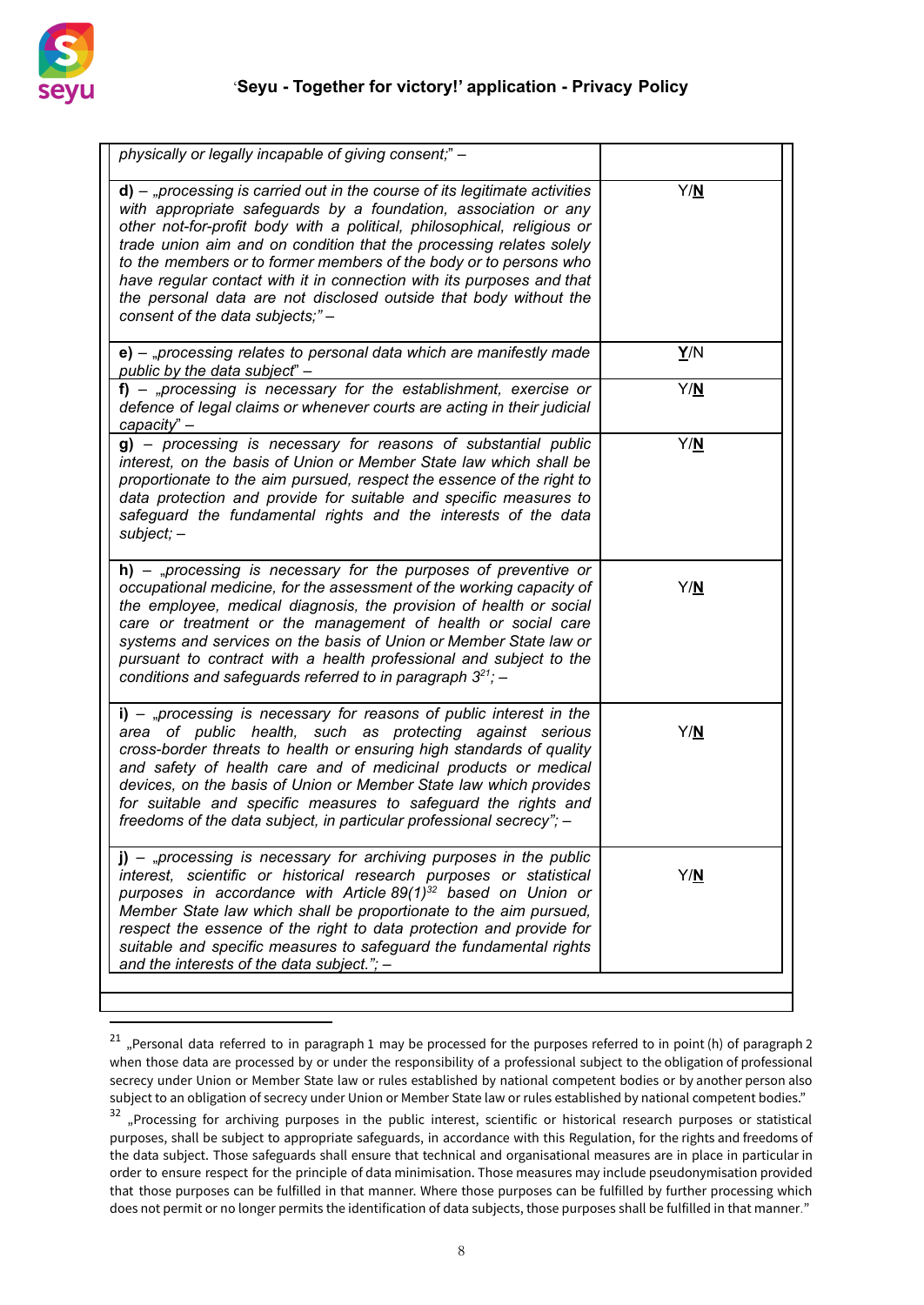

## **Method of recording data**

Data Controller receives or acquires all data of Data Subjects indicated in this Policy in every case through the Seyu Application, based on the voluntary consent of the registering or already registered Data Subjects. Registering or already registered Data Subjects shall always warrant for the authenticity of personal data provided. Data Controller does not authenticate the personal data provided to it.

By accepting the present Policy, Data Subjects shall accept all provisions of this Policy and give consent to the Data Controller to process their personal data.

By using the Seyu Application and the Services, or by entering to a contract for the provision of Services, Data Subjects expressly accept this Policy as well.

### **Principles of data processing**

Personal data shall only be acquired and processed fairly and lawfully.

Personal data shall only be stored for a definite, intended and lawful purpose, and it shall not be used for a purpose different from this.

The scope and extent of the personal data processed shall be in proportion to the purpose of their storage, and they shall correspond to the purpose, they shall not extend beyond it.

All appropriate security measure shall be taken to protect personal data stored in automated datasets to prevent accidental or unlawful destruction, accidental loss, unlawful access, alteration or dissemination.

# **Register of data processing activities**

Because Data Controller employs less than 250 people, it shall not keep a dedicated register regarding its data processing activities.

Taking para. (13) of the preamble of the GDPR into consideration, the Regulation includes a derogation for organizations with fewer than 250 employees with regard to record-keeping, therefore, the Data Controller is not obliged to keep a dedicated register of its data processing.

### **Data Protection Officer (DPO)**

Due to the fact that the mandatory case under Article 3, Chapter IV GDPR – *processing of sensitive data, regular and systematic monitoring of data subjects on a large scale* – shall apply, a DPO shall be appointed on 5 April 2020.

Data Controller hereby informs Data Subjects that if - in connection with the Service and regarding data protection - they notice problematic procedures, incidents or other such circumstances, the legality or the technical and/or organizational aspects of which are objectionable or at least they should justifiably be investigated, they may report these via the below contact information to the DPO, with simultaneously informing the responsible employee or executive of Data Controller.

Name and contact information of DPO, see: above.

# **Data transfer**

Data Controller is entitled and shall be obliged to transfer all such data to the competent authorities, which are at its disposal and lawfully stored by it and for the transfer of which it is obliged by law or by a final decision of an authority. Data Controller cannot be held liable for transferring such data or for any consequences thereof.

In addition to the above, Data Controller transfers data to its Partners, in connection to whom it is bound by an obligation to render Services to the Users. Accordingly, Data Controller shall exclusively transfer data to its Partners in order to perform the Service and to the extent necessary for this performance, in accordance with the data processing purposes specified above.

Data Controller transfers data, in addition to the above, exclusively to its contracted data processors, including exclusively those, who are under contractual obligations regarding the Seyu Application, the Services and the support systems. Accordingly, Data Controller shall only transfer data to third parties exclusively for the purpose of achieving the intended data processing purposes specified herein. Such data transfer may not cause the Data Subject to end up in a more disadvantageous situation than prescribed by the data processing and data security provisions in the effective text of the present Policy.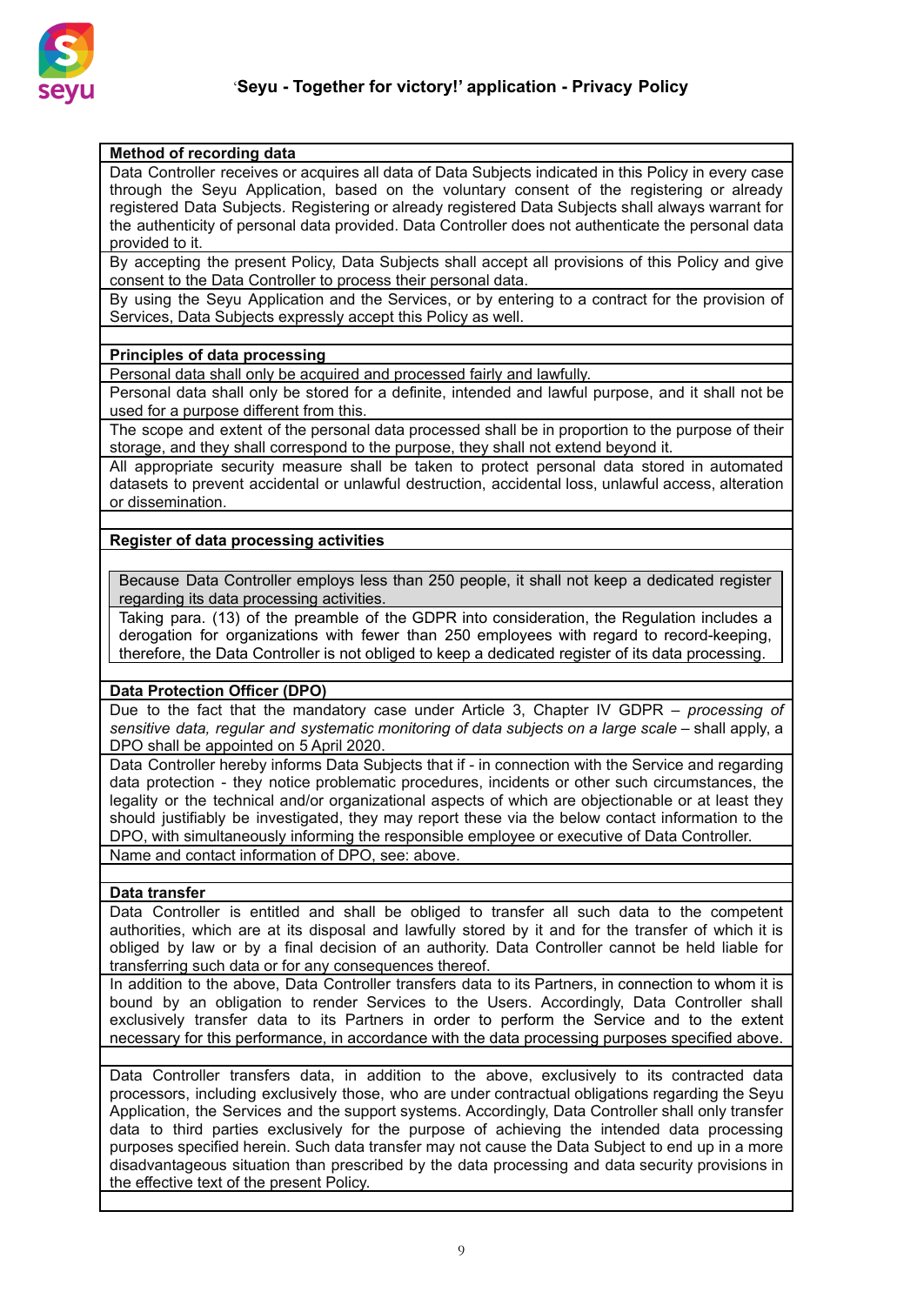

| <b>Data Processors and</b>               | Scope of data | Data                      | Physical location(s) of data      |
|------------------------------------------|---------------|---------------------------|-----------------------------------|
| <b>Data Controller</b>                   | concerned     | processing                | processing                        |
|                                          |               | purposes                  |                                   |
|                                          |               | concerned                 |                                   |
| <b>Seyu Solutions</b>                    | See: data     | Servicing<br>the          | Online SAS, BP 438, (75366        |
| <b>Limited Liability</b>                 | processing    | automated                 | Paris CEDEX 08) Cloud-based       |
| Company (Kft.)                           | purposes 1-7. | of<br>cloud<br>the        | data processor                    |
| Registered seat: 52.                     |               | Seyu System;              | For more information see the      |
| Zakany str. Szeged,<br>6724 Hungary      |               | Executing<br>backup tasks |                                   |
|                                          |               | for the Seyu              | official website of the company   |
| Contact:                                 |               | System;                   |                                   |
| Mailing address: 52.                     |               | data                      |                                   |
| Zakany str. Szeged,                      |               | processing                |                                   |
| 6724 Hungary                             |               | purposes 1-7.             |                                   |
| Telephone: +36 30 167                    |               |                           |                                   |
| 4863                                     |               |                           |                                   |
| E-mail:                                  |               |                           |                                   |
| info@seyuselfies.com                     |               |                           |                                   |
| <b>Telekom Veszprém</b>                  | See: data     | data                      | For more information see the      |
| Mailing address: 5. rd.                  | processing    | processing                | official<br>websites<br>οf<br>the |
| Kulso-Kadartai                           | purposes 3-4. | purposes 3-4.             | respective sports partners.       |
| 8200<br>Veszprem                         |               |                           |                                   |
| Hungary                                  |               |                           |                                   |
| Contact:                                 |               |                           |                                   |
| Mailing address: 5. rd.                  |               |                           |                                   |
| Kulso-Kadartai                           |               |                           |                                   |
| 8200<br>Veszprem                         |               |                           |                                   |
| Hungary                                  |               |                           |                                   |
| Telephone: +36 88 566                    |               |                           |                                   |
| 400                                      |               |                           |                                   |
| E-mail:                                  |               |                           |                                   |
| office@handballveszpre                   |               |                           |                                   |
| m.hu                                     |               |                           |                                   |
|                                          |               |                           |                                   |
|                                          |               |                           |                                   |
| <b>DVSC-SCHAEFFLER</b>                   |               |                           |                                   |
| Registered seat: 32-34.                  |               |                           |                                   |
| Kassai rd<br>Debrecen                    |               |                           |                                   |
| 4032 Hungary                             |               |                           |                                   |
| Contact:                                 |               |                           |                                   |
| Mailing address: 32-34.                  |               |                           |                                   |
| Kassai<br>rd<br>Debrecen                 |               |                           |                                   |
| 4032 Hungary                             |               |                           |                                   |
| Telephone: +36 70 627                    |               |                           |                                   |
| 5533                                     |               |                           |                                   |
| E-mail:                                  |               |                           |                                   |
| info@dvsckezilabda.hu                    |               |                           |                                   |
|                                          |               |                           |                                   |
| <b>MOL Fehérvár FC</b>                   |               |                           |                                   |
| Registered<br>10.<br>seat:               |               |                           |                                   |
| Csikvari<br>rd<br>8000<br>Szekesfehervar |               |                           |                                   |
| Hungary                                  |               |                           |                                   |
|                                          |               |                           |                                   |
| Contact:                                 |               |                           |                                   |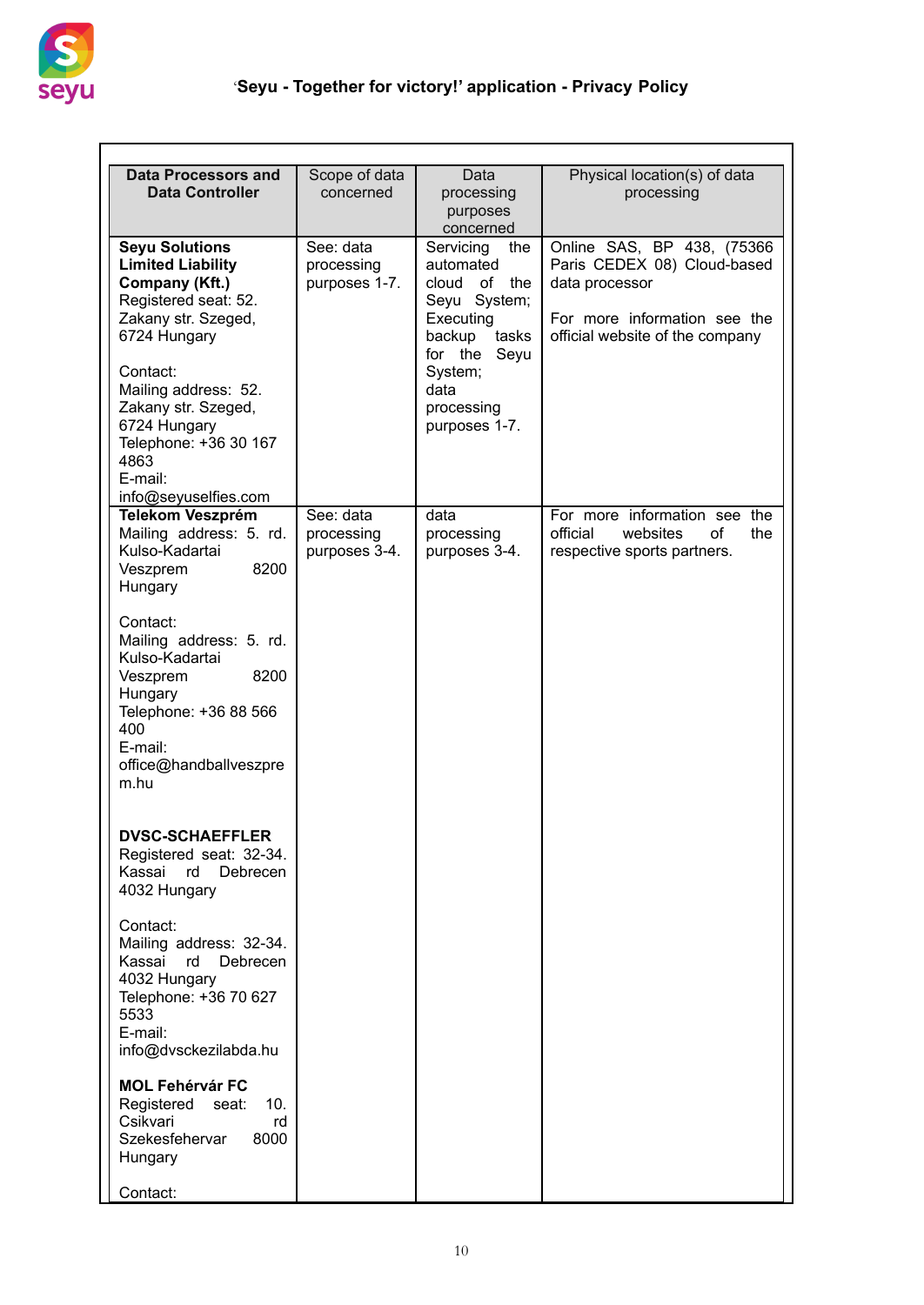

| Mailing<br>address:<br>10.<br>Csikvari<br>rd<br>Szekesfehervar<br>8000<br>Hungary<br>Telephone: +36 22 379<br>493<br>E-mail:<br>titkarsag@molfehervarfc<br>.hu |  |  |
|----------------------------------------------------------------------------------------------------------------------------------------------------------------|--|--|
| ZF-Eger<br>Registered seat: 5.<br>Frank Tivadar str. Eger<br>3300 Hungary                                                                                      |  |  |
| Contact:<br>Mailing address:<br>5.<br>Frank Tivadar str. Eger<br>3300 Hungary<br>Telephone: +36 36 414<br>104<br>E-mail:<br>info@egerwaterpolo.hu              |  |  |
| <b>SZTE-Szedeák</b><br>Registered seat: 5/A<br>Beke str. Szeged 6722<br>Hungary                                                                                |  |  |
| Contact:<br>Mailing address: 5/A<br>Beke str. Szeged 6722<br>Hungary<br>Telephone:<br>E-mail:<br>office@szte-szedeak.hu                                        |  |  |
| <b>Wasps RFC</b><br>Ricoh Arena<br>Judds Lane, Longford<br>Coventry<br>CV6 6AQ<br>info@wasps.co.uk                                                             |  |  |
| <b>MTK Budapest</b><br>Registered seat: 12-14<br>Salgótarjáni str.<br>Budapest 1087 Hungary                                                                    |  |  |
| Contact:<br>Mailing address: 12-14<br>Salgótarjáni str.<br>Budapest 1087 Hungary<br>Telephone: +36 70 902<br>7809<br>E-mail:<br>info@mtkbudapest.hu            |  |  |
| C.D.Leganés                                                                                                                                                    |  |  |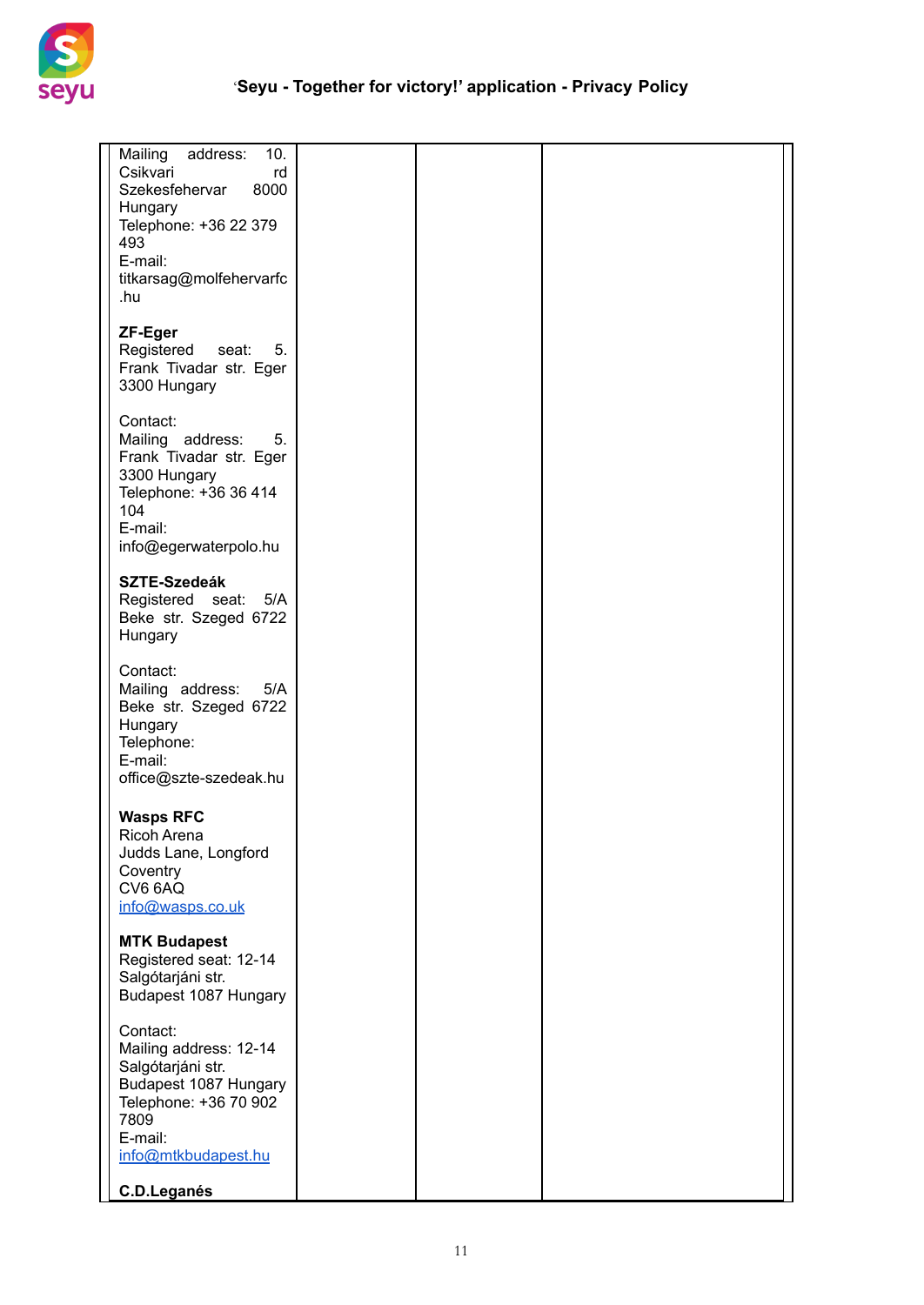

| <b>Estadio Municipal</b><br>Butarque, Calle<br>Arquitectura, s/n,<br>28914, 28918 Leganés,<br>Madrid<br>lopd@cdleganes.com                                                                    |  |  |
|-----------------------------------------------------------------------------------------------------------------------------------------------------------------------------------------------|--|--|
| <b>CLUB DEPORTIVO</b><br>LEGANÉS, S.A.D.<br>Registered seat:<br>Estadio Municipal<br>Butarque, Calle<br>Arquitectura, s/n,<br>28914, 28918 Leganés,<br>Madrid                                 |  |  |
| Contact:<br>Mailing address:<br><b>Estadio Municipal</b><br>Butarque, Calle<br>Arquitectura, s/n,<br>28914, 28918 Leganés,<br>Madrid<br>Telephone: 916888629<br>E-mail:<br>lopd@cdleganes.com |  |  |
| Leet Gaming Ltd.<br>Registered seat: 42.<br>Mogyoród str. Budapest<br>1151 Hungary                                                                                                            |  |  |
| Contact:<br>Mailing address: 12.<br>Attila str. Budapest 1013<br>Telephone: +36 20 341<br>7908<br>E-mail: info@leet.hu                                                                        |  |  |
| Újpest 1885 Futball<br>Ltd.<br>Registered seat: 13.<br>Megyeri str. Budapest<br>1044 Hungary                                                                                                  |  |  |
| Contact:<br>Mailing address: 13.<br>Megyeri str. Budapest<br>1044 Hungary                                                                                                                     |  |  |
| Telephone: +36 01 231<br>0088<br>E-mail:<br>press@ujpestfc.hu                                                                                                                                 |  |  |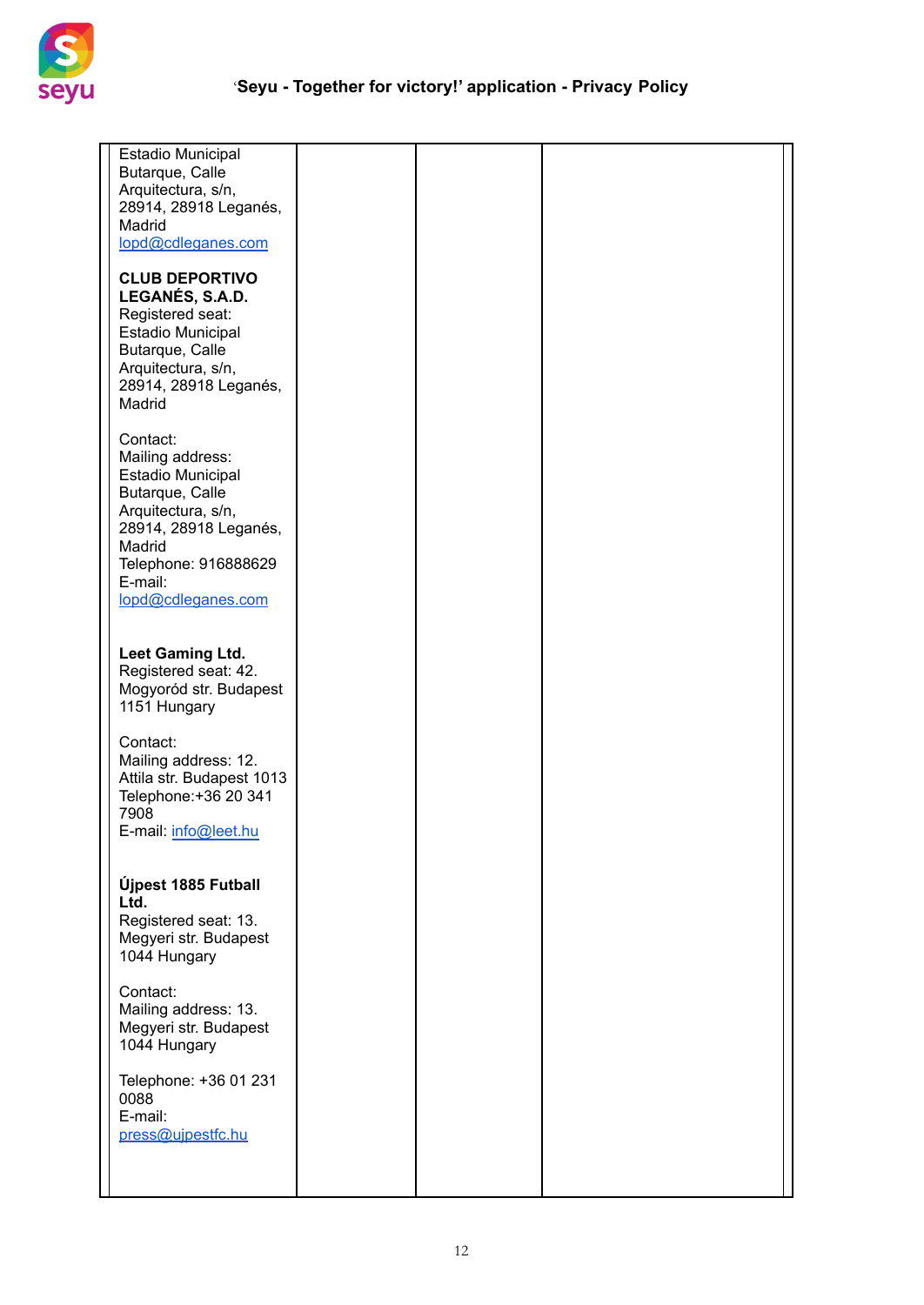

| <b>AMC Networks Central</b><br>Europe Ltd.<br>Registered seat: 21-25.<br>Lomb str. Budapest<br>1139 Hungary                                 |  |  |
|---------------------------------------------------------------------------------------------------------------------------------------------|--|--|
| Contact:<br>Mailing address:<br>Budapest 21-25. Lomb<br>str. Budapest 1139<br>Hungary<br>E-mail:<br>info@amcnetworks.com                    |  |  |
| <b>New School</b><br><b>Promotion</b>                                                                                                       |  |  |
| Contact:<br>E-mail:<br>info@newschoolpromoti<br>on.com                                                                                      |  |  |
| <b>Sheffield Wednesday</b><br><b>FC</b><br>Registered seat:<br>Hillsborough, Sheffield,<br><b>S6 1SW</b>                                    |  |  |
| Contact:<br>Mailing address:<br>Hillsborough, Sheffield,<br><b>S6 1SW</b><br>Telephone: 03700 20<br>1867<br>E-mail:<br>marketing@swfc.co.uk |  |  |
| <b>BOOK YOUR</b><br><b>STADIUM SL</b><br>Registered seat: Calle<br>Poseidón 17,<br>Majadahonda 28220                                        |  |  |
| Contact:<br>Mailing address: Calle<br>Poseidón 17,<br>Majadahonda 28220<br>E-mail:<br>legal@bookyourstadium<br>.com                         |  |  |
| <b>REAL CLUB CELTA</b><br><b>DE VIGO SAD</b><br>Registered seat: Calle<br>Principe 44, 36202,<br>Vigo, Spain                                |  |  |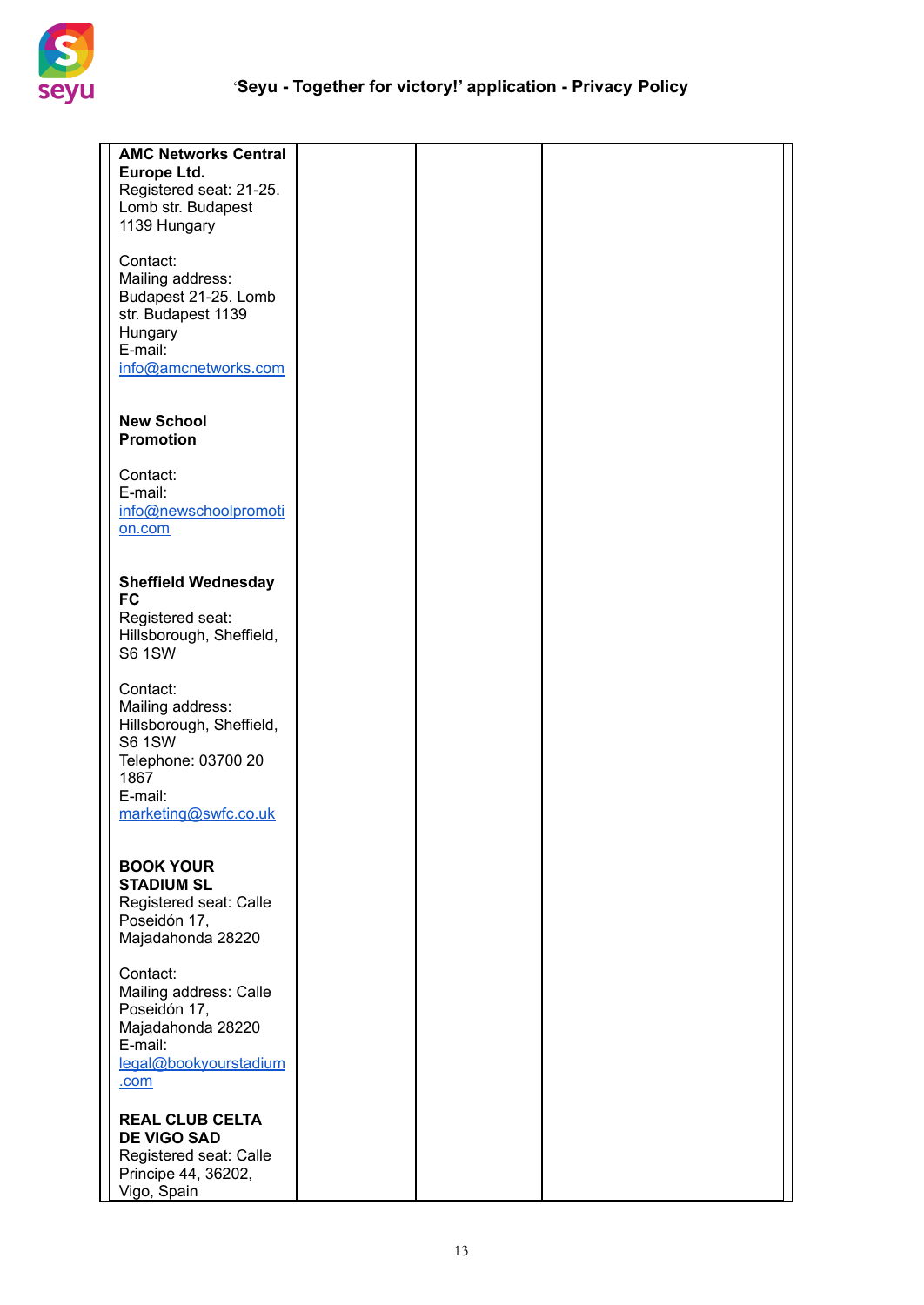

| Contact:<br>Mailing address: Calle<br>Principe 44, 36202,<br>Vigo, Spain<br>Telephone:<br>+34-986110900<br>E-mail: lopd@rccelta.es                                             |  |  |
|--------------------------------------------------------------------------------------------------------------------------------------------------------------------------------|--|--|
| <b>REAL VALLADOLID</b><br>C.F., S.A.D.<br>Registered seat:<br>Avenida del Mundial 82,<br>s/n, 47014 Valladolid                                                                 |  |  |
| Contact:<br>Mailing address:<br>Avenida del Mundial 82,<br>s/n, 47014 Valladolid<br>Telephone: 983 360 342<br>E-mail:<br>realvalladolid@realvalla<br>dolid.es                  |  |  |
| <b>REAL SOCIEDAD DE</b><br>FÚTBOL, S.A.D.<br>Registered seat:<br>Anoeta pasalekua, 1<br>20014 Donostia-San<br>Sebastián (Gipuzkoa)                                             |  |  |
| Contact:<br>Mailing address: Anoeta<br>pasalekua, 1<br>20014 Donostia-San<br>Sebastián (Gipuzkoa)<br>Telephone: 34 943 451<br>109<br>E-mail:<br>realsoc@realsociedad.e<br>$us$ |  |  |
| <b>Royal Spanish</b><br><b>Football Federation</b><br>(RFEF)<br>Registered seat: c/<br>Ramón y Cajal s/n,<br>28230 Las Rozas<br>(Madrid)                                       |  |  |
| Contact:<br>Mailing address: c/<br>Ramón y Cajal s/n,<br>28230 Las Rozas<br>(Madrid)<br>Telephone: 914 959 800<br>E-mail: rfef@rfef.es                                         |  |  |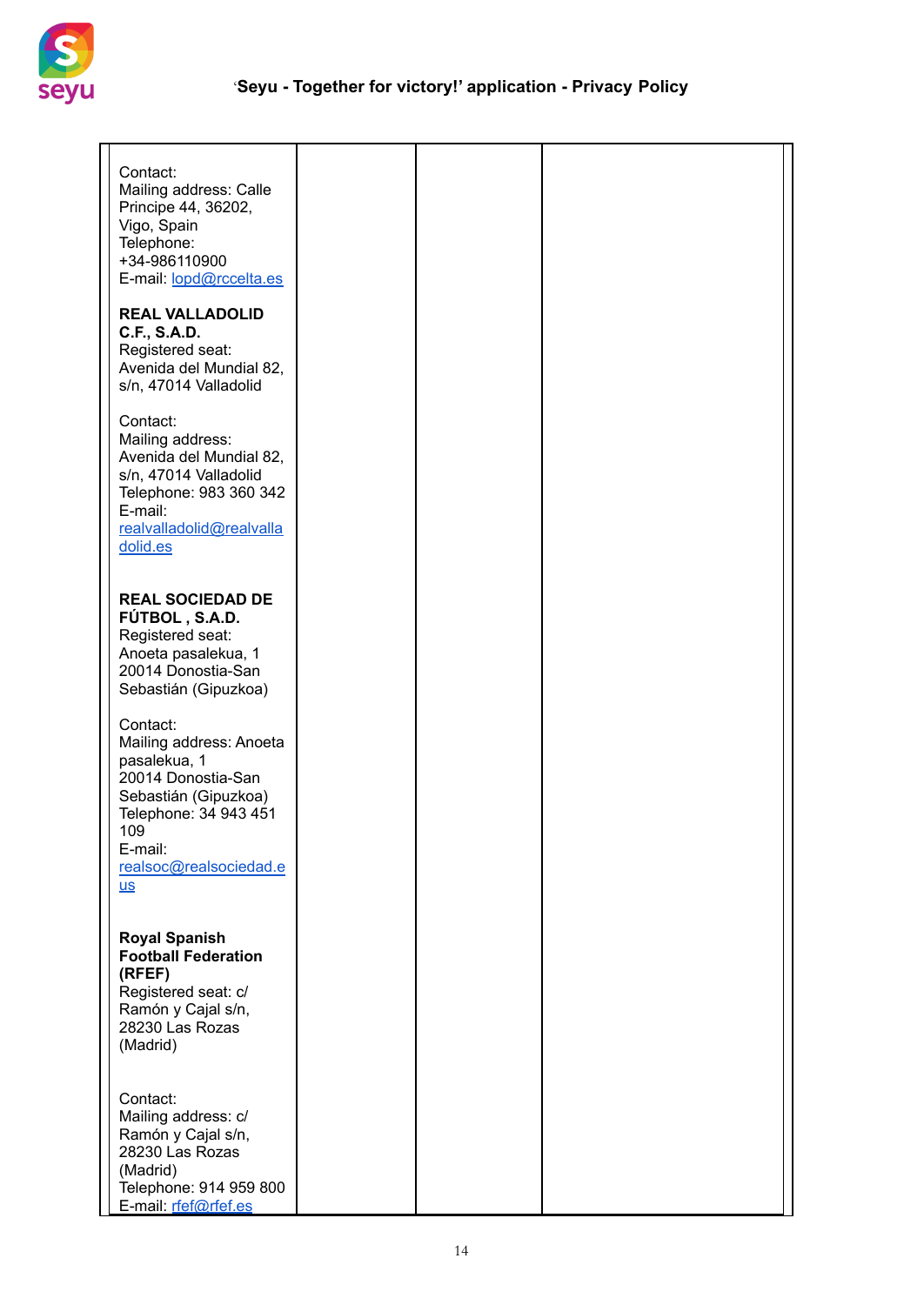

| FK Željezničar<br>Registered seat:<br>Zvornička 27, 71000<br>Sarajevo, Bosna i<br>Hercegovina                                                                        |  |  |
|----------------------------------------------------------------------------------------------------------------------------------------------------------------------|--|--|
| Contact:<br>Mailing address:<br>Zvornička 27, 71000<br>Sarajevo, Bosna i<br>Hercegovina<br>Telephone: +387 (0)33<br>660 133<br>E-mail:<br>info@fkzeljeznicar.ba      |  |  |
| <b>Falco KC</b><br>Registered seat: 9700<br>Szombathely, Sugár u.<br>18.                                                                                             |  |  |
| Contact:<br>Mailing address: 9700<br>Szombathely, Sugár u.<br>18.<br>Telephone: +36 94 506<br>108<br>E-mail:<br>falco@falcokc.t-online.h<br>$\underline{\mathsf{u}}$ |  |  |
| <b>DEAC</b><br>Registered seat: 4032<br>Debrecen, Egyetem tér<br>1.                                                                                                  |  |  |
| Contact:<br>Mailing address: 4032<br>Debrecen, Egyetem tér<br>1.<br>E-mail:<br>deackft@unideb.hu                                                                     |  |  |
| <b>PAOK FC</b><br>Registered seat: Mikras<br>Asias Str., Toumba<br>Stadium. P.C. 54351,<br>Thessaloniki, Greece                                                      |  |  |
| Contact:<br>Mailing address: Mikras<br>Asias Str., Toumba                                                                                                            |  |  |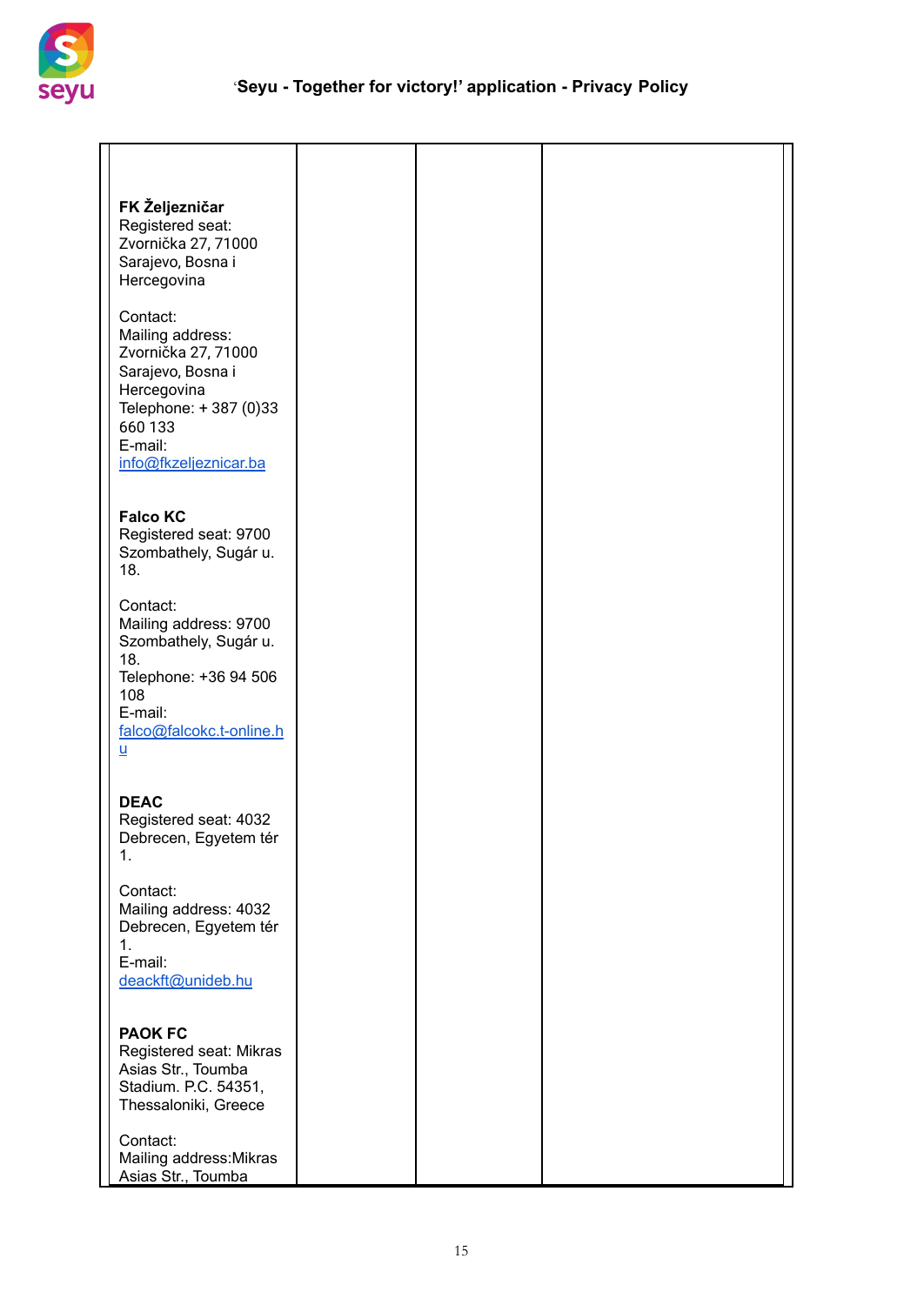

| Stadium. P.C. 54351,<br>Thessaloniki, Greece<br>Telephone:<br>+30.2310.95.40.50<br>E-mail: info@paokfc.gr                                                                                              |  |  |
|--------------------------------------------------------------------------------------------------------------------------------------------------------------------------------------------------------|--|--|
| <b>BÀSQUET MANRESA,</b><br><b>SAD</b>                                                                                                                                                                  |  |  |
| Registered seat:<br>Carretera Sant Joan a<br>Manresa, Pavelló Nou<br>Congost s / n. 08241<br>Manresa                                                                                                   |  |  |
| Contact:<br>Mailing address:<br>Carretera Sant Joan a<br>Manresa, Pavelló Nou<br>Congost s / n. 08241<br>Manresa<br>Telephone: +34 93 872<br>15 03<br>E-mail:<br>basquetmanresa@basq<br>uetmanresa.com |  |  |
| <b>NK MARIBOR</b>                                                                                                                                                                                      |  |  |
| Registered seat:<br>Mladinska ulica 29<br>2000 Maribor                                                                                                                                                 |  |  |
| Contact:<br>Mailing address:<br>Mladinska ulica 29<br>2000 Maribor<br>Telephone: +386 2 228<br>47 00<br>E-mail:<br>info@nkmaribor.com                                                                  |  |  |
| <b>Hibernian FC</b>                                                                                                                                                                                    |  |  |
| Registered seat: Easter<br>Road Stadium, 12<br>Albion Place,<br>Edinburgh, EH7 5QG                                                                                                                     |  |  |
| Contact:<br>Mailing address: Easter<br>Road Stadium, 12<br>Albion Place,<br>Edinburgh, EH7 5QG<br>Telephone: 0131 661<br>2159                                                                          |  |  |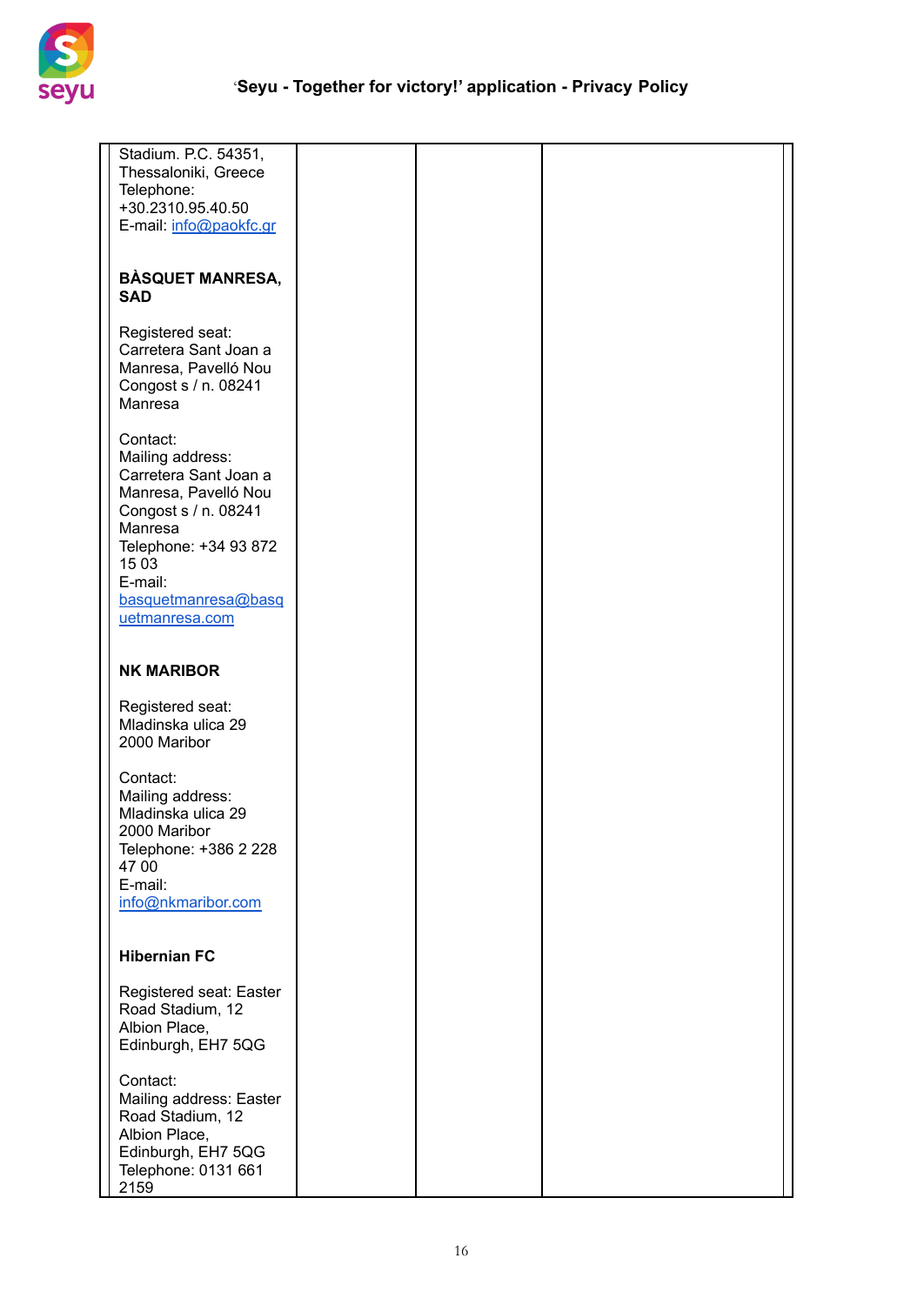

| E-mail:<br>club@hibernianfc.co.uk                                                                                                           |  |  |
|---------------------------------------------------------------------------------------------------------------------------------------------|--|--|
| <b>Hungarian Football</b><br><b>Federation</b>                                                                                              |  |  |
| Registered seat: 1112<br>Budapest, Kánai út 2.D.                                                                                            |  |  |
| Contact:<br>Mailing address: 1112<br>Budapest, Kánai út 2.D.<br>Telephone: +36 1 577<br>9500<br>E-mail: mlsz@mlsz.hu                        |  |  |
| <b>FA of Slovenia</b>                                                                                                                       |  |  |
| Registered seat:<br>Predoslje 40 a, p.p. 130<br>- SI-4000 Kranj                                                                             |  |  |
| Contact:<br>Mailing address:<br>Predoslje 40 a, p.p. 130<br>- SI-4000 Kranj<br>Telephone: 04 27 59<br>400<br>E-mail:<br>nzs.trgovina@nzs.si |  |  |
| Cívis-Kosárlabda-Klub<br>Ltd.                                                                                                               |  |  |
| Registered seat: 4033<br>Debrecen, Acsádi str.<br>40.                                                                                       |  |  |
| Contact:<br>Mailing address: 4033<br>Debrecen, Acsádi str.<br>40.<br>E-mail:<br>becskyistvan@gmail.co<br>$\underline{m}$                    |  |  |
| <b>Hungarian Basketball</b><br><b>Federation</b><br>Registered Seat:<br>1146, Budapest<br>Istvánmezei út 1-3.                               |  |  |
| Contact:<br>Postacím: 2040 Budaörs,<br>Liget utca 12.                                                                                       |  |  |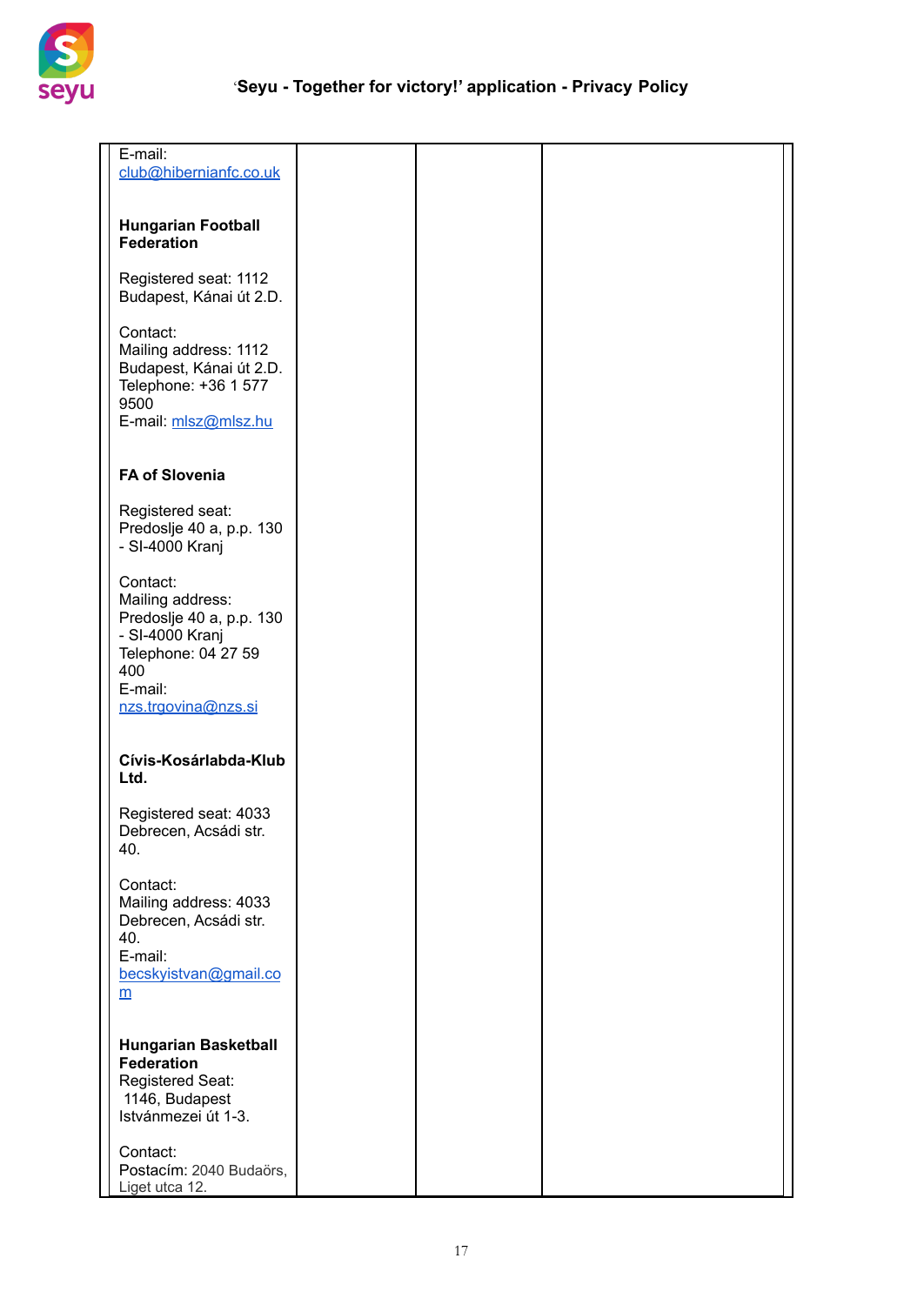

| E-mail:<br>info@hunbasket.hu                                                                                                    |  |  |
|---------------------------------------------------------------------------------------------------------------------------------|--|--|
| Esport1 Kft.                                                                                                                    |  |  |
| Registered seat:<br>1135 Budapest, Szegedi<br>str. 37.                                                                          |  |  |
| Contact:<br>Mailing address: 1135<br>Budapest, Szegedi str.<br>37.                                                              |  |  |
| Phone: +36 1 577 4050<br>E-mail: info@esport1.hu                                                                                |  |  |
| <b>Football Association</b><br>Ltd.                                                                                             |  |  |
| Registered seat:<br>Wembley Stadium,<br>Wembley, London, HA9<br>0WS                                                             |  |  |
| Contact:<br>Mailing address:<br>Wembley, London,<br>HA90WS<br>Phone: +44 844 980<br>8200<br>E-mail:<br>jane.doe@thefa.com       |  |  |
| <b>ZTE Football Club Zrt.</b>                                                                                                   |  |  |
| Registered seat:8900<br>Zalaegerszeg,<br>Október 6. tér 16.                                                                     |  |  |
| Contact:<br>Mailing address:8900<br>Zalaegerszeg,<br>Október 6. tér 16.<br>Phone: 36 92 596-303<br>E-mail:<br>ztefc@zelkanet.hu |  |  |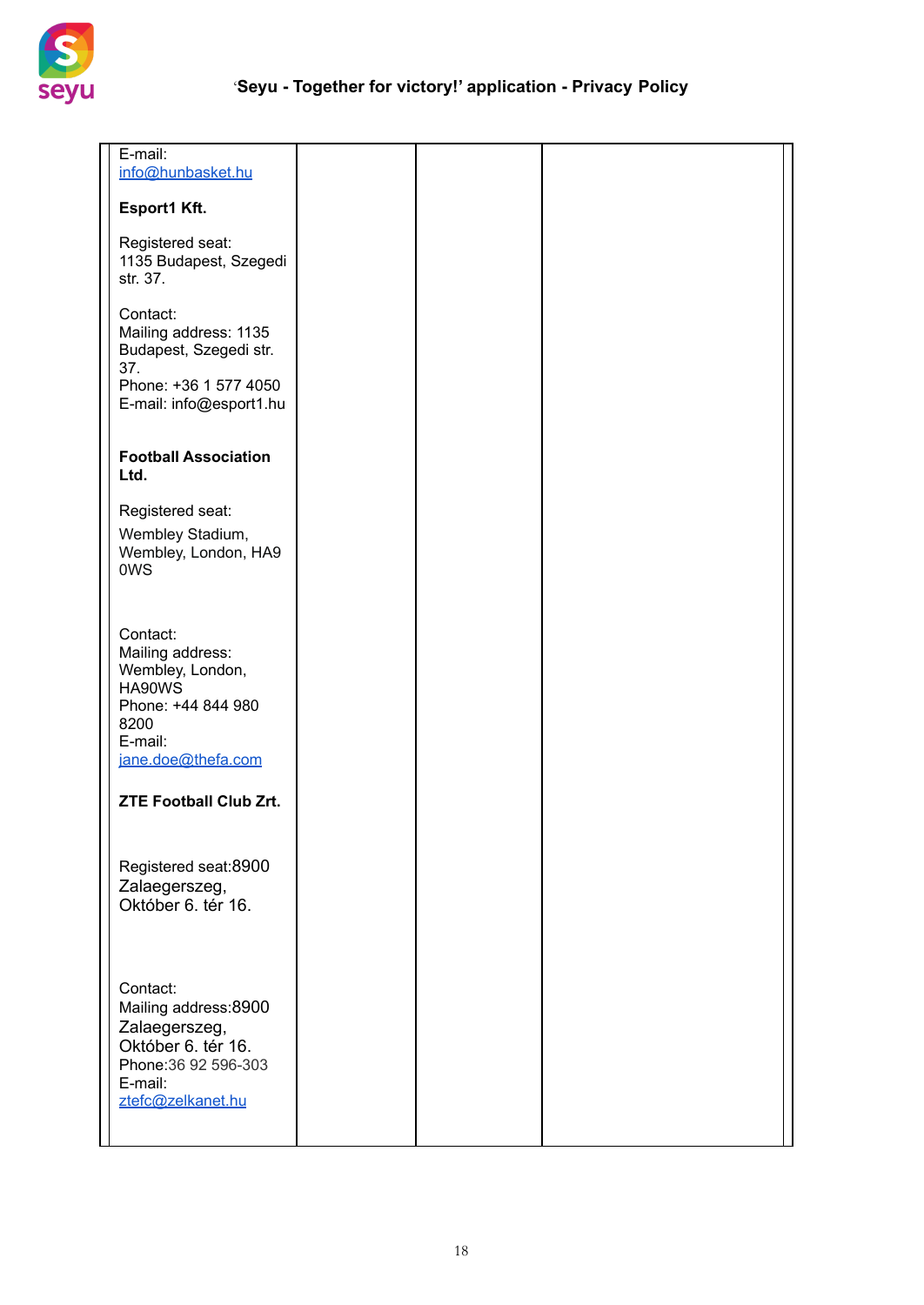

| <b>Startup Campus</b><br>Inkubátor Zrt.                                                                                                                                                 |  |  |
|-----------------------------------------------------------------------------------------------------------------------------------------------------------------------------------------|--|--|
| Registered seat:4025.<br>Debrecen, Simonffy u.<br>$4-6.$                                                                                                                                |  |  |
| Contact:<br>Mailing address: 4025.<br>Debrecen, Simonffy u.<br>$4-6.$<br>Phone: +36 30 206<br>9566<br>E-mail:<br>info@startupcampus.hu<br><b>Magyar Paralimpiai</b><br><b>Bizottság</b> |  |  |
| Registered seat: 1146<br>Budapest, Istvánmezei<br>út 1-3                                                                                                                                |  |  |
| Contact:<br>Mailing address: 1146<br>Budapest, Istvánmezei<br>út 1-3<br>Phone: +36 1 460 6804<br>E-mail:<br>info@hparalimpia.hu                                                         |  |  |
| 101 EV Park Kft.                                                                                                                                                                        |  |  |
| Registered seat: 1103<br>Budapest, Gyömrői út<br>101.6.                                                                                                                                 |  |  |
| Contact:<br>Mailing address: 1103<br>Budapest, Gyömrői út<br>101.6.                                                                                                                     |  |  |
| Phone: +36 70 303<br>0101<br>E-mail:<br>kapcsolat@101evpark.h<br><u>u</u>                                                                                                               |  |  |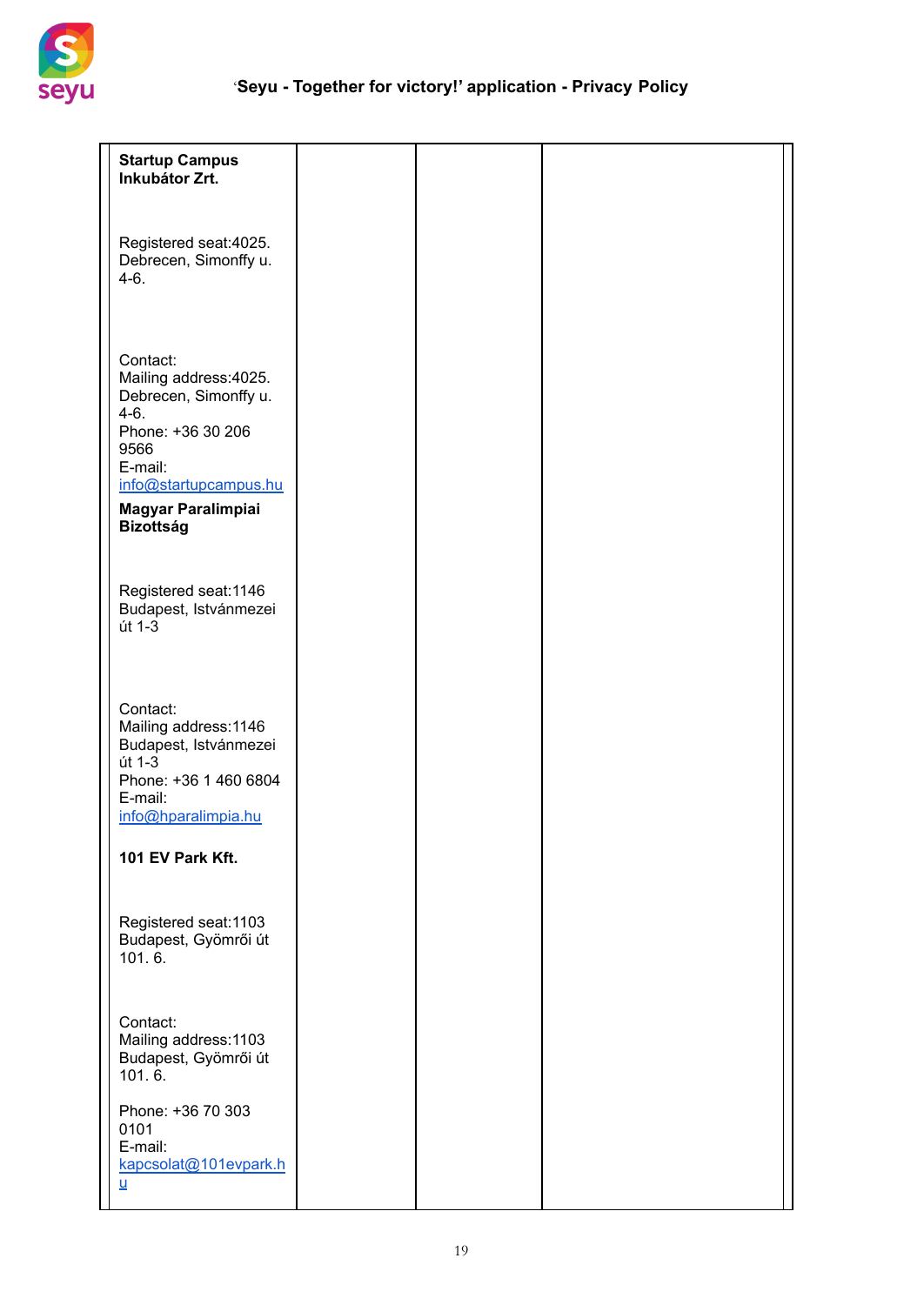

| <b>Kazakhstan Tennis</b><br><b>Federation</b>                                                                                                     |  |  |
|---------------------------------------------------------------------------------------------------------------------------------------------------|--|--|
| Registered seat:<br>010000, Nur-Sultan, 1<br>Zheltoksan str.                                                                                      |  |  |
| Contact:<br>Mailing address:<br>010000, Nur-Sultan, 1<br>Zheltoksan str.<br>Phone: +7 (7172)<br>390385, +7 (7172)<br>390387<br>Email: info@ktf.kz |  |  |
| <b>ITF Licensing (UK)</b><br>Ltd.                                                                                                                 |  |  |
| Registered seat:                                                                                                                                  |  |  |
| Bank Lane,<br>Roehampton, London<br><b>SW15 5XZ (UK)</b>                                                                                          |  |  |
| Contact:<br>Mailing address: Bank<br>Lane, Roehampton,<br>London SW15 5XZ<br>(UK).                                                                |  |  |
| Tel:+44(0)2088786464                                                                                                                              |  |  |
| Email:<br>communications@itften<br>nis.com                                                                                                        |  |  |
| TOYOTA ESPAÑA,<br><b>S.L.U.</b>                                                                                                                   |  |  |
| Registered seat:                                                                                                                                  |  |  |
| Av. de Bruselas, 22<br>28108 Alcobendas,<br>Madrid<br>Spain                                                                                       |  |  |
| Contact:                                                                                                                                          |  |  |
| Mailing address: Av. de<br>Bruselas, 22<br>28108 Alcobendas,<br>Madrid<br>Spain                                                                   |  |  |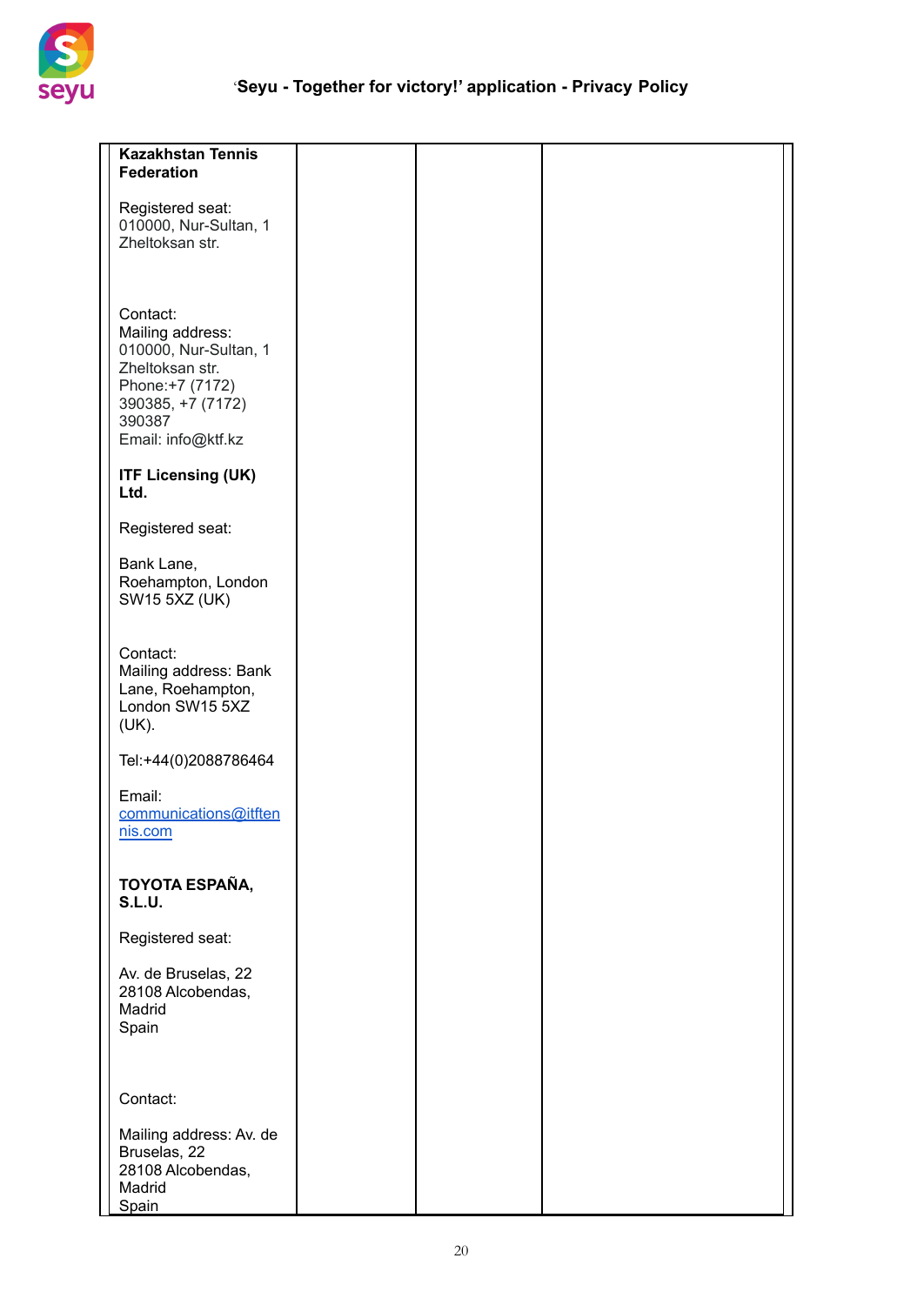

| Tel:+34 910 50 50 00                                                      |  |  |
|---------------------------------------------------------------------------|--|--|
| Magyar Jégkorong<br>Szövetség                                             |  |  |
| Registered seat:                                                          |  |  |
| H-1146 Budapest,<br>Istvánmezei road 1-3.                                 |  |  |
| Contact:<br>Mailing address: H-1146<br>Budapest, Istvánmezei<br>road 1-3. |  |  |
| Tel: +36 1 460 6863                                                       |  |  |
| E-mail:<br>info@icehockey.hu                                              |  |  |
| Wisła Kraków Spółka<br>Akcyjna                                            |  |  |
| Registered seat:                                                          |  |  |
| UI. Reymont 20                                                            |  |  |
| 30-059 Krakow                                                             |  |  |
| Contact:<br>Mailing address: UI.<br>Reymont 20                            |  |  |
| 30-059 Krakow                                                             |  |  |
| Tel: +48 12 630 76 00                                                     |  |  |
| E-mail:<br>sekretariat@wisla.krako<br>w.pl                                |  |  |
| <b>Microsoft Global</b><br><b>Sports Innovation</b><br><b>Center</b>      |  |  |
| Registered seat:                                                          |  |  |
| Goya 90, 28009, Madrid                                                    |  |  |
| Contact:<br>Mailing address: Goya<br>90, 28009, Madrid                    |  |  |
| Tel: +34 645 699 782                                                      |  |  |
| E-mail:<br>info@sport-gsic.com                                            |  |  |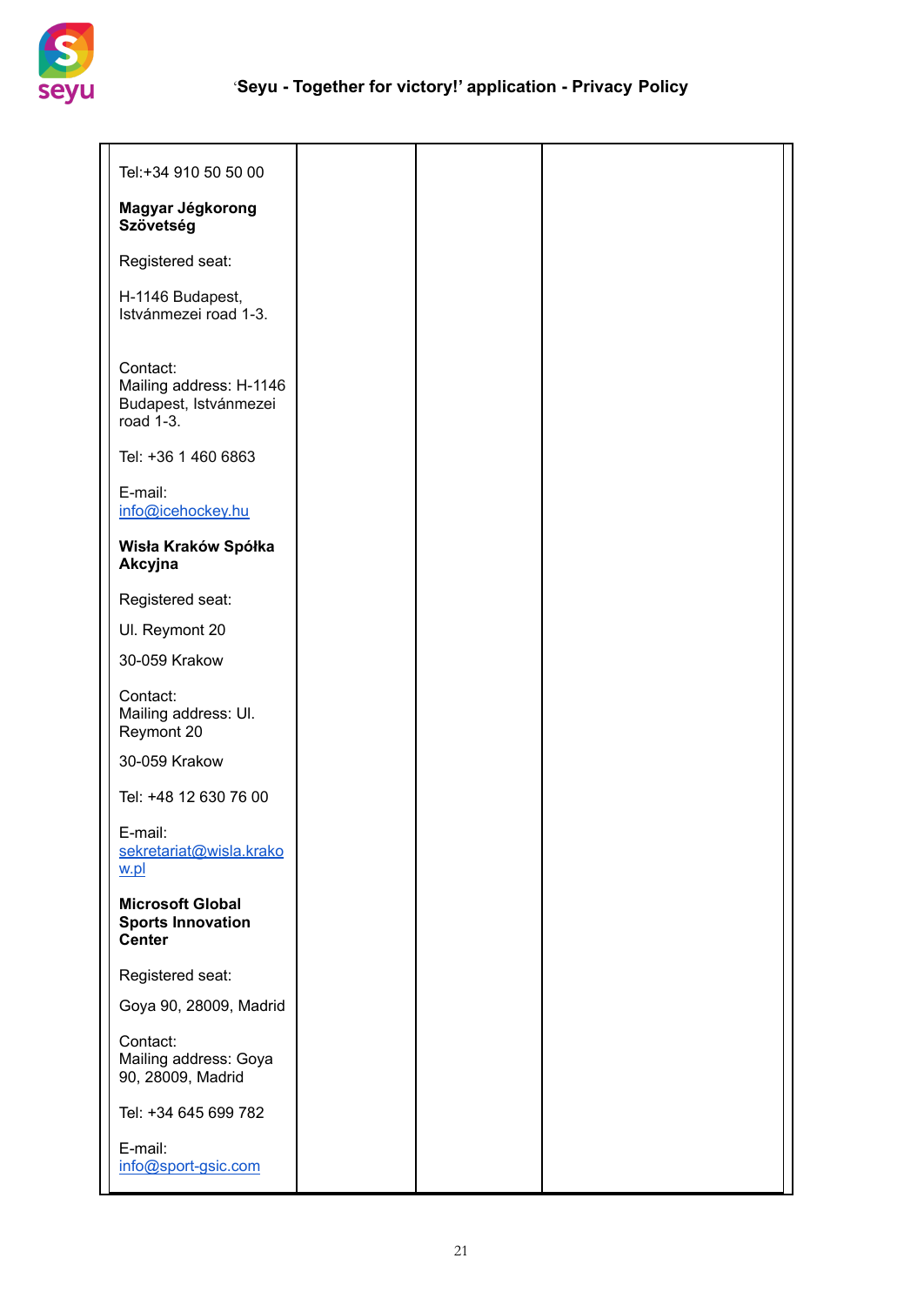

| <b>Hungarian Water Polo</b><br>Federation                                                       |  |  |
|-------------------------------------------------------------------------------------------------|--|--|
| Registered seat:                                                                                |  |  |
| Hajós Alfréd Nemzeti<br>Sportuszoda H-1391<br>Budapest, Pf. 250                                 |  |  |
| Contact:<br>Mailing address: Hajós<br>Alfréd Nemzeti<br>Sportuszoda H-1391<br>Budapest, Pf. 250 |  |  |
| Tel: +3670 374 2388                                                                             |  |  |
| E-mail:<br>waterpolo@waterpolo.h<br>$\underline{\mathsf{u}}$                                    |  |  |
| <b>SD Ponferradina</b>                                                                          |  |  |
| Registered seat:                                                                                |  |  |
| Calle El Toralín 24404<br>Ponferrada                                                            |  |  |
| Contact:<br>Mailing address: Calle<br>El Toralín 24404<br>Ponferrada                            |  |  |
| Tel: +34 (987) 41 13 51                                                                         |  |  |
| E-mail:<br>deportiva@sdponferradi<br>na.com                                                     |  |  |
| <b>Borsodi Brewery Kft</b>                                                                      |  |  |
| Registered seat:                                                                                |  |  |
| Rákóczi u. 81, H-3574<br>Bőcs.                                                                  |  |  |
| Contact:<br>Mailing address:<br>Váci út 187. 5. emelet,<br>H-1138, Budapest.                    |  |  |
| Tel: +36 1 778 6000<br>+36 1 778 6053                                                           |  |  |
| E-mail:<br>borsodisorgyar@molson<br>coors.com                                                   |  |  |
| Touché Event Kft.                                                                               |  |  |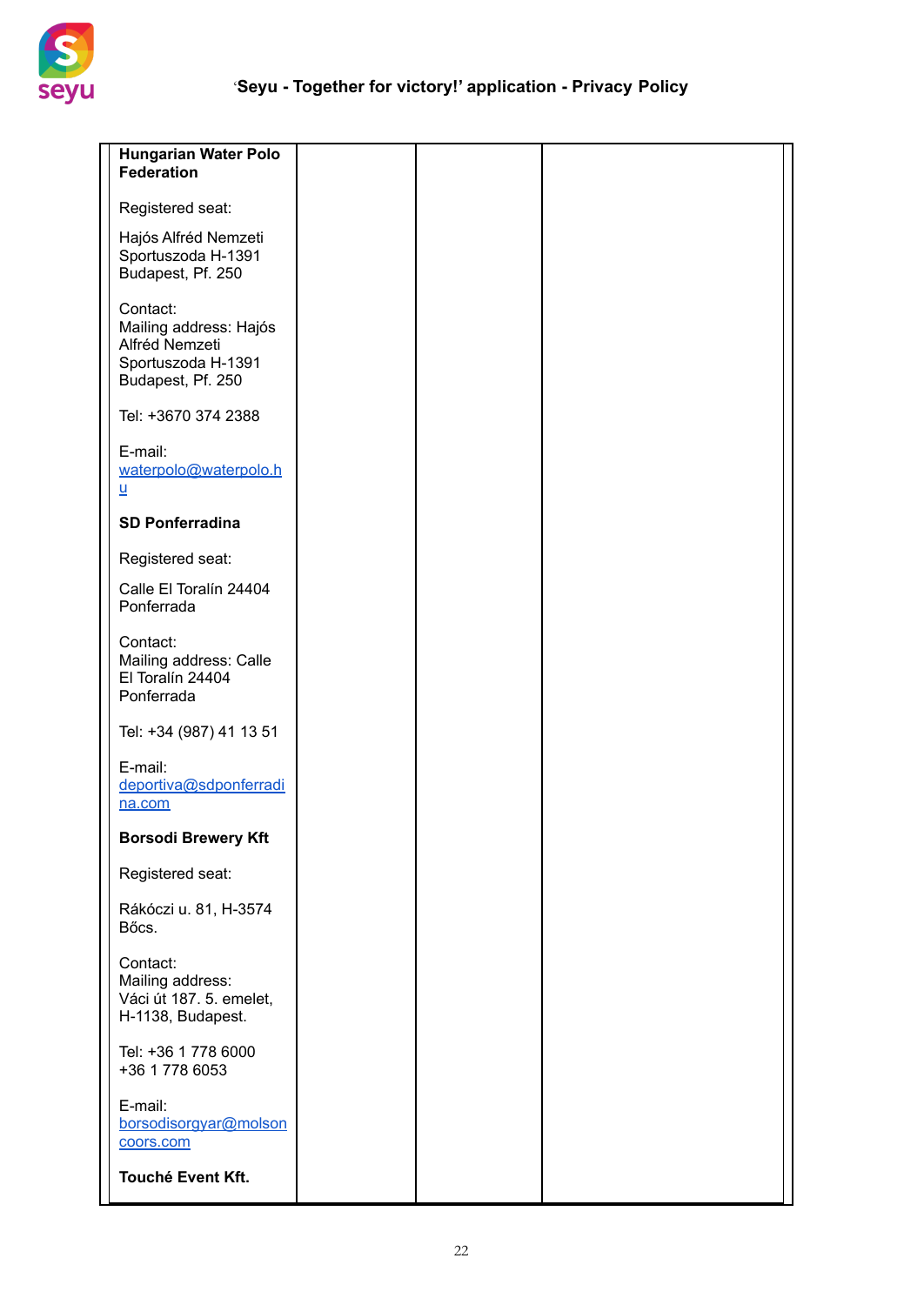

| Registered seat:                                                                        |  |  |
|-----------------------------------------------------------------------------------------|--|--|
| Szondi utca 58 1.<br>emelet 6. H-1063<br>Budapest.                                      |  |  |
| Contact:<br>Mailing address:                                                            |  |  |
| PF. 53. H-1311<br>Budapest.                                                             |  |  |
| Tel: +36 20 429 4124                                                                    |  |  |
| E-mail:<br>ajanlat@touche.hu                                                            |  |  |
| Diósgyőri VTK                                                                           |  |  |
| Registered Seat:                                                                        |  |  |
| Andrássy út 61., DVTK<br>Edzőközpont, H-3533<br><b>Miskolc</b>                          |  |  |
| Contact:<br>Mailing address:<br>Andrássy út 61., DVTK<br>Edzőközpont, H-3533<br>Miskolc |  |  |
| Tel: +36-46-530-440                                                                     |  |  |
| E-mail: dla@dvtk.eu                                                                     |  |  |
| Mezőkövesd Zsóry<br><b>Football Club Kft.</b>                                           |  |  |
| Registered Seat:<br>3400 Mezőkövesd.<br>Széchenyi u. 9.                                 |  |  |
| Contact:<br>E-mail:<br>mezokovesdzsory@gm<br>ail.com                                    |  |  |
| Honvéd FC Kft.                                                                          |  |  |
| Registered Seat: 1194<br>Budapest, Temesvár u.<br>25/A.                                 |  |  |
| Contact:<br>Telefon: +36 1 357 6738<br>E-mail: office@bhfc.hu                           |  |  |
|                                                                                         |  |  |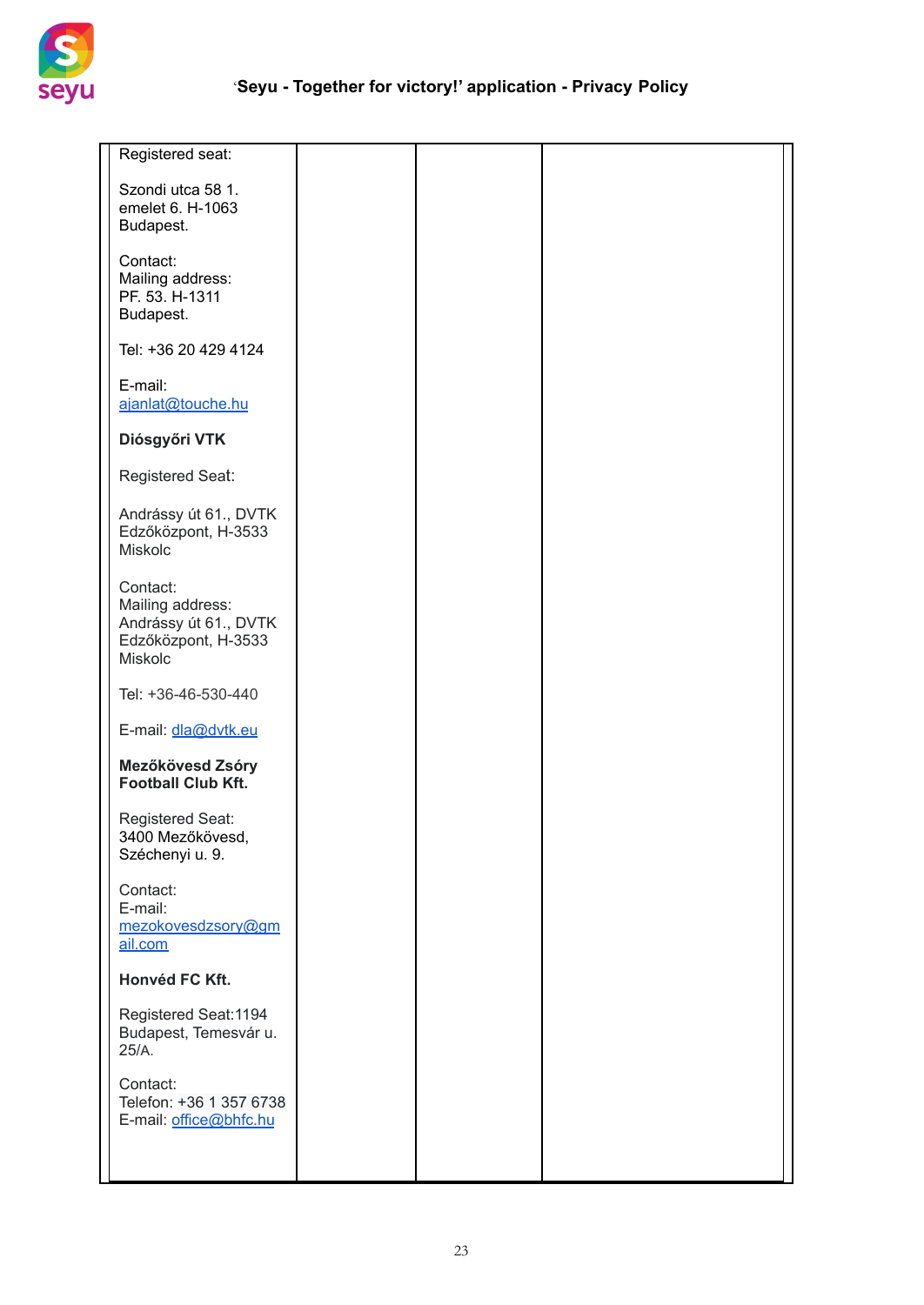

| <b>MAC Budapest</b><br>Jégkorong Akadémia                                       |
|---------------------------------------------------------------------------------|
| Registered Seat:                                                                |
| 1146, Budapest, Szabó<br>József u. 3. (Milienáris<br>pálya)                     |
| Contact:                                                                        |
| Mailing address:<br>1146, Budapest, Szabó<br>József u. 3. (Milienáris<br>pálya) |
| Tel: +36 30 231 6651                                                            |
| E-mail:<br>info@macbudapest.hu                                                  |
| <b>TV2 Média Csoport</b><br>Zrt.<br>(Spiler TV)                                 |
| Registered Seat: 1145,<br>Budapest, Róna u. 174.                                |
| Contact:                                                                        |
| Mailing address: 1145,<br>Budapest, Róna u. 174.                                |
| Tel: +36 1 336 5544                                                             |
| E-mail:<br>kozonsegszolgalat@spil<br>ertv.hu<br>adatvedelem@tv2.hu              |
| <b>NLB Group</b>                                                                |
| Registered Seat: Trg<br>republike 2, 1520<br>Ljubljana, Slovenia                |
| Contact:                                                                        |
| Mailing address: Trg<br>republike 2, 1520<br>Ljubljana, Slovenia                |
| Tel: (01) 477 20 00<br>$(01)$ 476 39 00                                         |
| Email: info@nlb.si                                                              |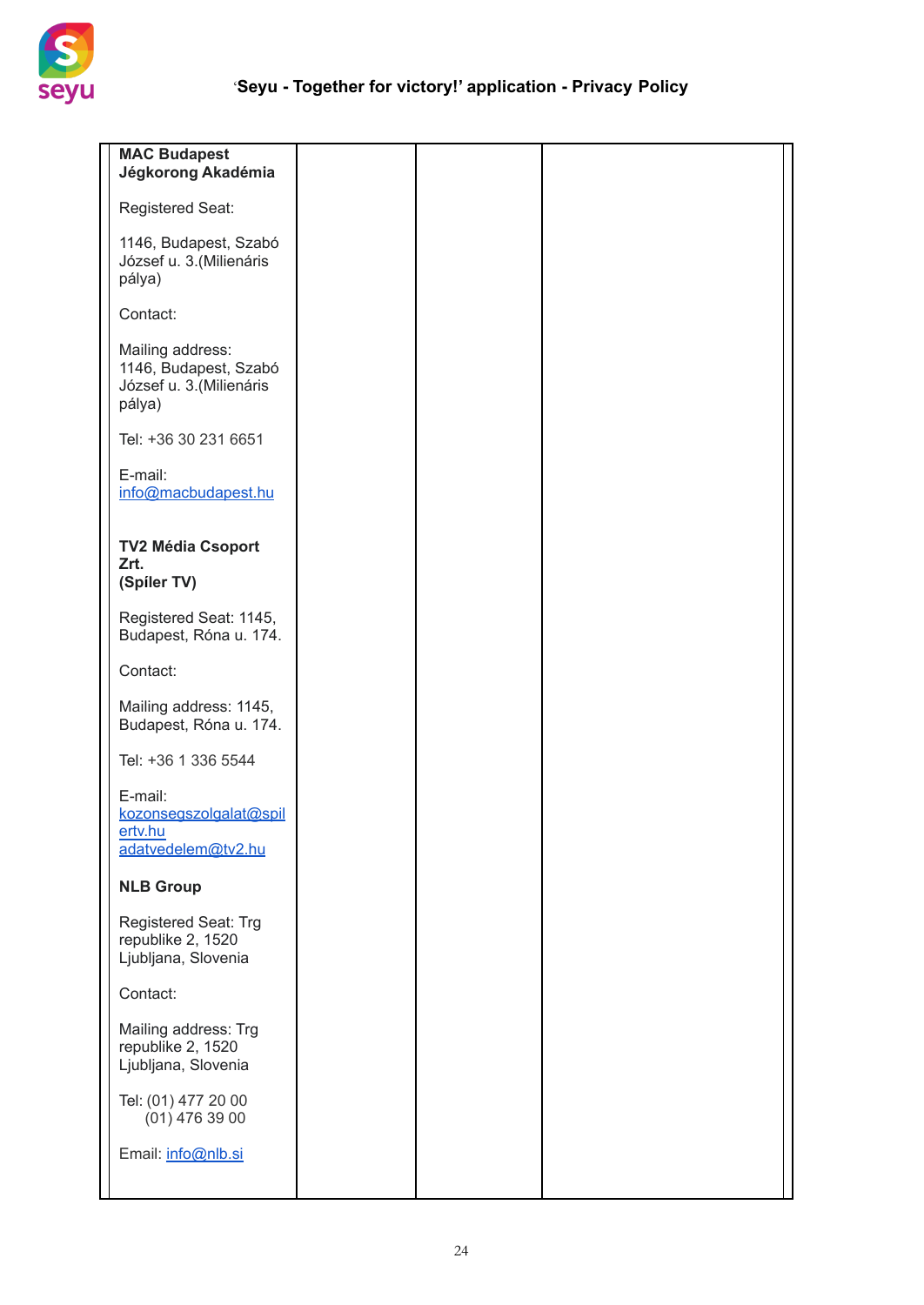

| <b>HSC Csíkszereda</b>                                                                         |
|------------------------------------------------------------------------------------------------|
| Registered Seat:<br>Nicolae Bălcescu 9,<br>Csíkszereda, Romania                                |
| Contact:                                                                                       |
| Mailing address:<br>Nicolae Bălcescu 9,<br>Csíkszereda, Romania                                |
| Tel: 0266 371 457                                                                              |
| Email:<br>sportclub@sportclub.ro                                                               |
| <b>Cashpoint SCR Altach</b>                                                                    |
| Registered seat:<br>Schnabelholz 1, 6844<br>Altach, Ausztria                                   |
| Contact:                                                                                       |
| Mailing address:<br>Schnabelholz 1, 6844<br>Altach, Ausztria                                   |
| Tel: +43(0)5523 52 100                                                                         |
| Email: office@scra.at                                                                          |
| N.B.B. Liga Nacional<br>de Basquete                                                            |
| Registered seat: Rua<br>Carneiro da Cunha, 303<br>12th floor, Health<br>District, São Paulo-SP |
| Contact:                                                                                       |
| Mailing address: Rua<br>Carneiro da Cunha, 303<br>12th floor Health<br>District, São Paulo-SP  |
| Tel: (11) 3266 - 2558                                                                          |
| Email:<br>Imprensa@Inb.com.br                                                                  |
| <b>Betmotion Vision</b><br><b>Media Services N.V.</b>                                          |
| Registered seat:<br>Heelsumstraat 51,<br>Curacao                                               |
|                                                                                                |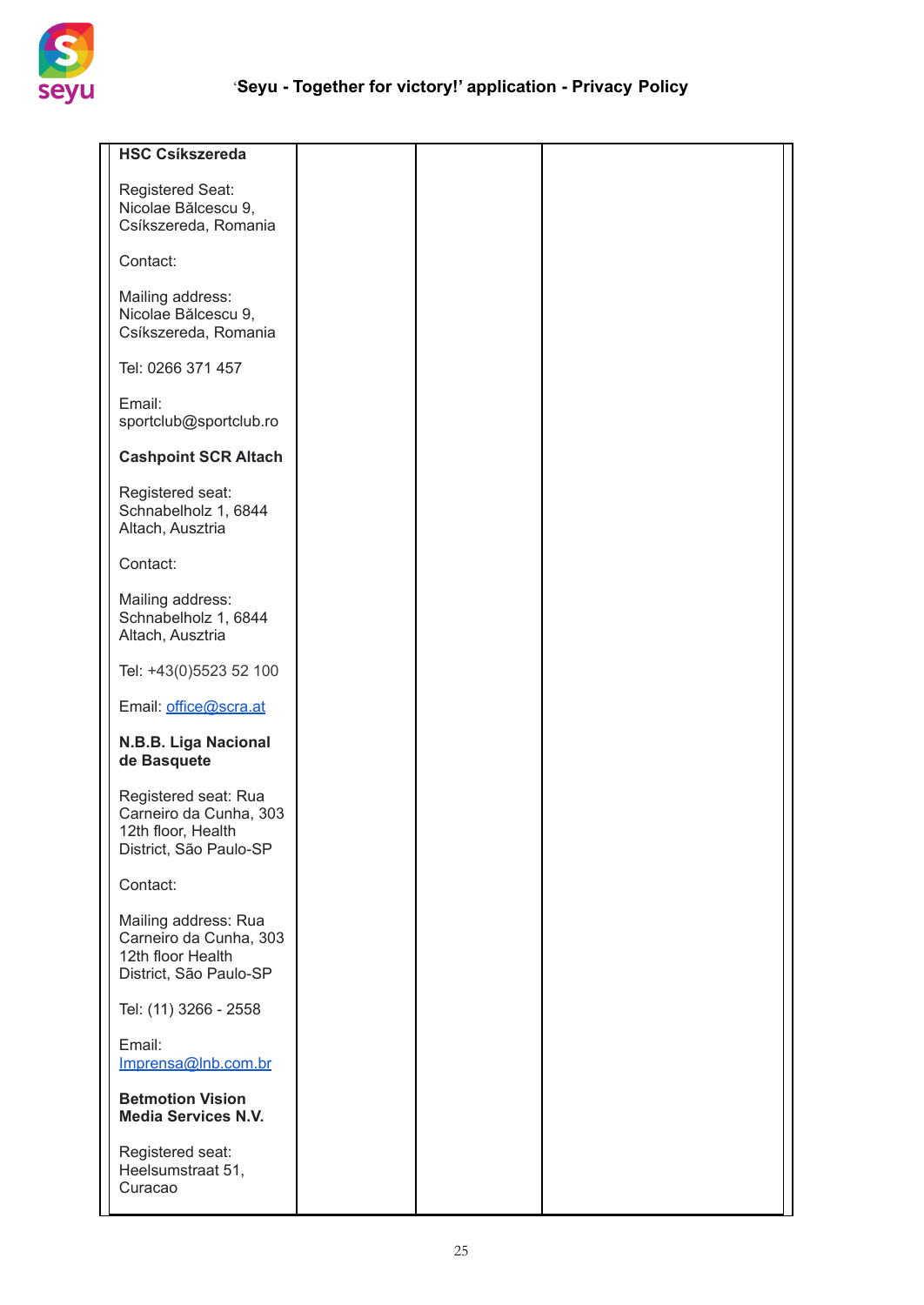

| Contact:                                                                                                                                                                                                                                                                                                                                                                                                                                                                                                                                                                                                                                                                                                                                                                                                                                                                                                                                                                                                                                                                                                                                                                                                                                                      |  |                                                                                                                                                                                                                                                                                                                                                                                                       |  |  |
|---------------------------------------------------------------------------------------------------------------------------------------------------------------------------------------------------------------------------------------------------------------------------------------------------------------------------------------------------------------------------------------------------------------------------------------------------------------------------------------------------------------------------------------------------------------------------------------------------------------------------------------------------------------------------------------------------------------------------------------------------------------------------------------------------------------------------------------------------------------------------------------------------------------------------------------------------------------------------------------------------------------------------------------------------------------------------------------------------------------------------------------------------------------------------------------------------------------------------------------------------------------|--|-------------------------------------------------------------------------------------------------------------------------------------------------------------------------------------------------------------------------------------------------------------------------------------------------------------------------------------------------------------------------------------------------------|--|--|
| Mailing address:<br>Heelsumstraat 51,<br>Curacao                                                                                                                                                                                                                                                                                                                                                                                                                                                                                                                                                                                                                                                                                                                                                                                                                                                                                                                                                                                                                                                                                                                                                                                                              |  |                                                                                                                                                                                                                                                                                                                                                                                                       |  |  |
| Email:<br>contact@visionmedias.c                                                                                                                                                                                                                                                                                                                                                                                                                                                                                                                                                                                                                                                                                                                                                                                                                                                                                                                                                                                                                                                                                                                                                                                                                              |  |                                                                                                                                                                                                                                                                                                                                                                                                       |  |  |
| om                                                                                                                                                                                                                                                                                                                                                                                                                                                                                                                                                                                                                                                                                                                                                                                                                                                                                                                                                                                                                                                                                                                                                                                                                                                            |  |                                                                                                                                                                                                                                                                                                                                                                                                       |  |  |
|                                                                                                                                                                                                                                                                                                                                                                                                                                                                                                                                                                                                                                                                                                                                                                                                                                                                                                                                                                                                                                                                                                                                                                                                                                                               |  |                                                                                                                                                                                                                                                                                                                                                                                                       |  |  |
| the present Policy.                                                                                                                                                                                                                                                                                                                                                                                                                                                                                                                                                                                                                                                                                                                                                                                                                                                                                                                                                                                                                                                                                                                                                                                                                                           |  | Data Controller undertakes to be bound by the general obligation that no data transfers executed<br>by Data Controller shall cause the Data Subject to end up in a more disadvantageous situation<br>than the one prescribed by the data processing and data security provisions in the effective text of                                                                                             |  |  |
| <b>Transfer of personal data</b><br>Transfer of personal data happens within Seyu's organization and partner network. The data may<br>also be transferred to external service providers if they process personal data on behalf of Seyu.<br>All data transfers are based on agreements in accordance with legal requirements.<br>Seyu is present in the following countries: United Kingdom, Turkey                                                                                                                                                                                                                                                                                                                                                                                                                                                                                                                                                                                                                                                                                                                                                                                                                                                           |  |                                                                                                                                                                                                                                                                                                                                                                                                       |  |  |
| Transfer of personal data to a third country or an international organisation<br>Seyu may also provide services in other countries, in which case personal data will be transferred                                                                                                                                                                                                                                                                                                                                                                                                                                                                                                                                                                                                                                                                                                                                                                                                                                                                                                                                                                                                                                                                           |  |                                                                                                                                                                                                                                                                                                                                                                                                       |  |  |
| strictly to the extent strictly necessary.<br>Outside the European Union (EU) or European Economic Area (EEA) the transfer of personal<br>data takes place only to organizations with which Seyu has concluded an agreement containing<br>standard contractual clauses in accordance with decision 2001/497/EC (2001/497/EC:<br>Commission Decision of 15 June 2001 on standard contractual clauses for the transfer of personal<br>data to third countries), decision 2004/915/EC (2004/915/EC: Commission Decision of 27<br>December 2004 amending Decision 2001/497/EC as regards the introduction of an alternative set<br>of standard contractual clauses for the transfer of personal data to third countries) – in case: Seyu<br>to non-EU or EEA controller -; or decision 2010/87/EU (2010/87/: Commission Decision of 5<br>February 2010 on standard contractual clauses for the transfer of personal data to processors<br>established in third countries under Directive 95/46/EC of the European Parliament and of the<br>Council) – in case: Seyu to non-EU or EEA processor –.<br>Seyu ensures the secure international transfer of personal data using standard contractual<br>clauses adopted by the European Commission as described above. |  |                                                                                                                                                                                                                                                                                                                                                                                                       |  |  |
|                                                                                                                                                                                                                                                                                                                                                                                                                                                                                                                                                                                                                                                                                                                                                                                                                                                                                                                                                                                                                                                                                                                                                                                                                                                               |  |                                                                                                                                                                                                                                                                                                                                                                                                       |  |  |
| The security of data processing<br>rules.                                                                                                                                                                                                                                                                                                                                                                                                                                                                                                                                                                                                                                                                                                                                                                                                                                                                                                                                                                                                                                                                                                                                                                                                                     |  | In compliance with the requirements set forth under Article 32 GDPR, keeping it in mind as its<br>obligation, Provider shall take all measures to ensure the safety and security of Data Subjects'<br>data and shall take all those technical and organizational measures and create such procedural<br>rules, which are necessary to enforce the GDPR and other data- and classified data protection |  |  |
|                                                                                                                                                                                                                                                                                                                                                                                                                                                                                                                                                                                                                                                                                                                                                                                                                                                                                                                                                                                                                                                                                                                                                                                                                                                               |  | Data Controller primarily processes data through automated means - Seyu Application, the                                                                                                                                                                                                                                                                                                              |  |  |
| the personnel of Data Controller designated for this purpose.                                                                                                                                                                                                                                                                                                                                                                                                                                                                                                                                                                                                                                                                                                                                                                                                                                                                                                                                                                                                                                                                                                                                                                                                 |  | Services and the systems supporting these - provided that with regard to data processing<br>purpose 3, preliminary moderation of the selfie photos indexed for sending will be carried out by                                                                                                                                                                                                         |  |  |
|                                                                                                                                                                                                                                                                                                                                                                                                                                                                                                                                                                                                                                                                                                                                                                                                                                                                                                                                                                                                                                                                                                                                                                                                                                                               |  | In all their activities, Data Controller and the data processors engaged by it comply with all                                                                                                                                                                                                                                                                                                        |  |  |
| requirements of<br>organizational safety and security;<br>$\blacksquare$                                                                                                                                                                                                                                                                                                                                                                                                                                                                                                                                                                                                                                                                                                                                                                                                                                                                                                                                                                                                                                                                                                                                                                                      |  |                                                                                                                                                                                                                                                                                                                                                                                                       |  |  |
| employee safety and security;<br>$\qquad \qquad \blacksquare$<br>security relevant to third parties and external environment;<br>$\overline{\phantom{0}}$<br>-<br>assessment);                                                                                                                                                                                                                                                                                                                                                                                                                                                                                                                                                                                                                                                                                                                                                                                                                                                                                                                                                                                                                                                                                |  | classifying and controlling assets and equipment ensuring data security (especially during risk                                                                                                                                                                                                                                                                                                       |  |  |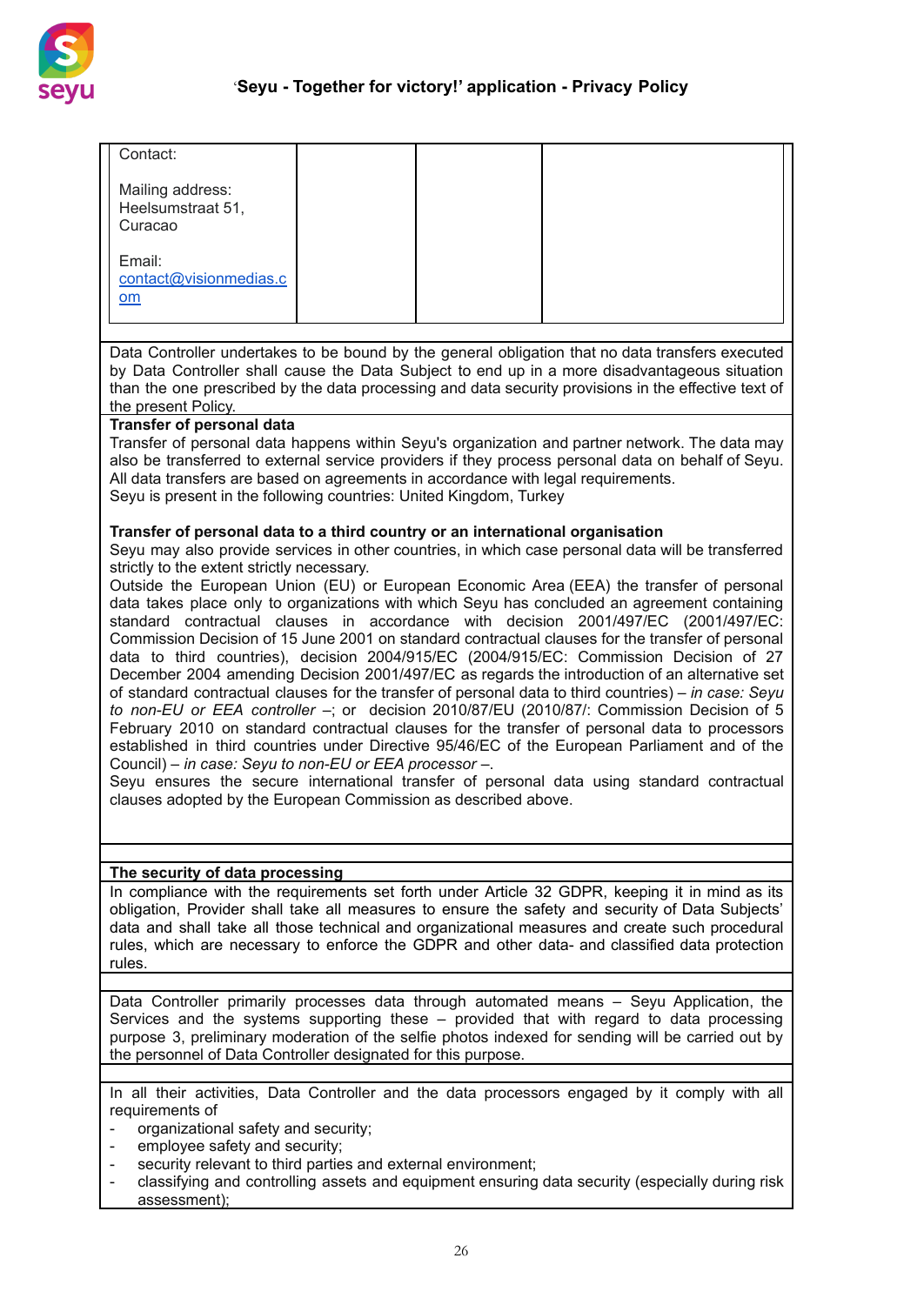

- communication and operations management;
- controlling access;
- managing continuous operation and workflow;
- systems development and maintenance.

Cloud applications are also part of the support System (*see: currently effective General Terms and Conditions of Data Controller*) behind the Application Seyu and the Services. Data Controller shall exercise utmost care in selecting its partners supplying cloud services – see: among indicated data processors – and shall take all reasonable measures as to be expected to contract them with an eye on safeguarding the data security interests of Data Subjects. This extends, moreover, to measures that ensure that the data processing principles of the partners be transparent and that data security be regularly checked. The data of Data Subjects is physically stored in the cloud. By accepting the present Privacy Policy, Data Subjects expressly consent to any data transfers necessary to use cloud services.

Partners may process personal data exclusively for the purpose of exercising a right and/or performing a statutory obligation – *e.g. keeping records of accounts* – and the present Policy shall apply to this data processing as well. Otherwise, Partners may only engage in data processing as processors in connection with the provision of the Service.

Data Controller shall protect the data, in particular, against unlawful access, alteration, transfer, publication or disclosure, deletion, erasure or destruction and accidental destruction or corruption. Data recorded automatically for technical purposes in the course of the operation of Data Controller's system(s) will be stored on the System from the time they were generated until such storage is justified to ensure the operation of the System. Data Controller ensures that such automatically recorded data may not be linked with other personal data – unless otherwise prescribed by law as mandatory exceptions. If Data Subjects withdrew their consent to the processing of their personal data or have initiated the erasure of their data from both the Seyu website and application, then after this their person will not be identifiable based on this technical data – except by investigative authorities and their experts.

# **Duration of data processing**

For Registered Users, until Registration is deleted.

Data of Non-Registered Users are deleted from the system of Data Controller by closing the relevant Service

Data given for the purpose of newsletter or direct marketing subscription are deleted without delay when Data Subjects unsubscribes or the Registration terminates.

Otherwise, Data Controller deletes the data upon the request of Data Subjects to that effect, except such data that needs to be further processed due to an accounting or other dispute between the Parties – *until it is concluded* – and/or due to a statutory requirement. As for the latter, this means without limitation:

Data pursuant to Article 78(3) of the Act on the order of taxation (Art.) for 5 years

Data pursuant to Article 169(1)-(2) of the Act on accounting for 8 years

Or for a longer period, if prescribed by law.

Data Controller reserves the right to process relevant data to the extent necessary and in excess of the above deadlines until a deadline is open to enforce any claims justified by rights and obligations arising out of the activity giving rise to data processing.

### **Sources of data processing**

Data processed is recorded directly from registered Users, with regard to which Data Controller only begins processing data provided to it  $-$  i.e. those will exclusively only be recorded in its systems at that time – if and when registered Users using the service declare, fully aware of their criminal liability, that data has been provided, for the purposes of identification and using the Service, with the knowledge and express consent of the Data Subject indicated as the person entitled to use the given Service.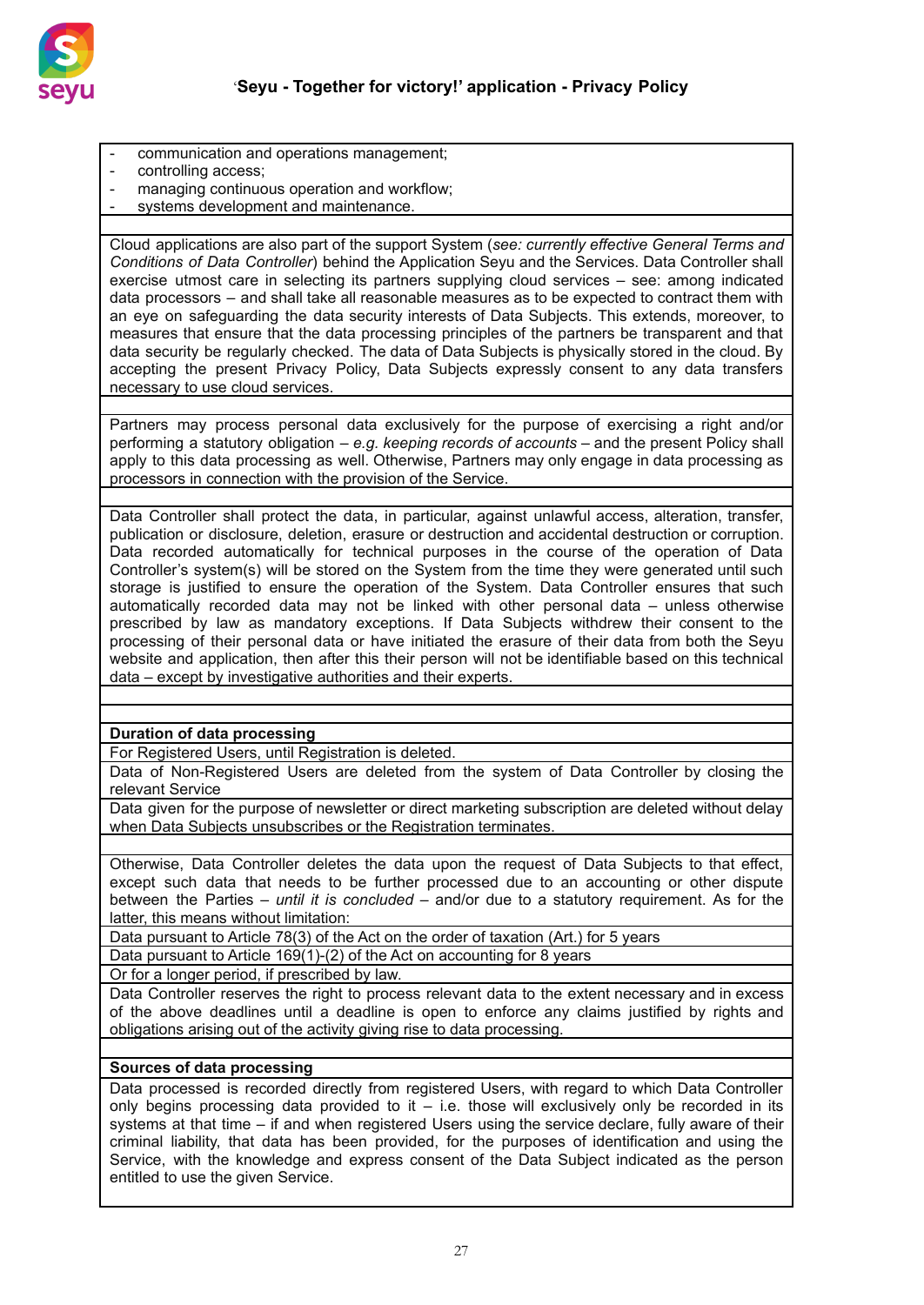

#### **Possibility to amend the Privacy Policy**

Data Controller reserves the right to unilaterally amend the present Policy for the future. The new Policy shall be made public via the Seyu Application.

#### **Information, right to object, data erasure, restriction of data processing**

Data Subjects may request information about the processing of their personal data, and may request their correction and – except for data processing made mandatory by law – their deletion based on the present Policy, particularly via the contact information provided above.

Upon the request of the Data Subjects submitted via e-mail, Data Controller provides information on the data processed by it, on the purpose of data processing, its legal basis and duration, on the name, address (registered seat) and the relevant activities of the data processor, and on who and for what purpose will be provided with Data Subjects' data. Data Controller shall provide information within the shortest possible time following the submission of the request, but at most within fifteen (15) days in writing, in an intelligible, plain and simple-language format and free of charge.

If information cannot be denied from the Data Subject by law, Data Controller shall provide the Data Subjects information on the following: their data processed by Controller or those processed by a data processor contracted by him or based on his instructions; the source of that data, the purpose of data processing, its legal basis, duration; the name and address of the data processor and its activity relevant to data processing; on the circumstances and effects of and measures taken to prevent the personal data breach, and – in case the Data Subjects' data has been transferred – on the legal basis and addressee of the data transfer. Otherwise, information covers all information under Article 13-14, Section 2, Chapter III of GDPR.

False personal data not corresponding to reality shall be rectified by the Data Controller. Data Controller erases the personal data if: its processing is unlawful; the Data Subjects so request – in this case, at most, within five (5) days; it is incorrect or incomplete and this state cannot be lawfully rectified, provided that erasure is not prohibited by law; if the intended purpose of data processing ceased or was achieved; the statutory deadline for storing said data expired; or it has been so ordered by a court of law or by the National Authority for Data Protection and Freedom of Information (hereinafter: Authority). Data Controller shall notify Data Subjects and all others, to whom it has previously transferred data for the purpose of processing about any rectification and erasure. Such notification can be omitted if in view of the purpose of data processing it would not violate the legitimate interests of Data Subjects.

If Data Subjects use personal data unlawfully or in a deceitful manner or they commit a crime, then Data Controller reserves the right to retain relevant data used in such a manner for purposes of evidence in any eventual (non-)litigious proceedings, until these shall be concluded. This latter shall also apply in the case if Data Subjects request the erasure of personal data from Data Controller to foil but at least hinder the enforcement of any legitimate claims of Data Controller.

### Data Subjects may object against the processing of their personal data, in particular

- if processing or transferring personal data is necessary for the sole purpose of performing the legal or statutory obligations of Data Controller or enforcing the legitimate interests of Data Controller, data processor or a third party, except for cases of mandatory processing;
- if the use or transfer of personal data takes place for the purpose of direct marketing, taking a survey or poll or for scientific research; and

if prescribed by law.

Data Controller shall examine the objection within the shortest possible time, but at most within fifteen (15) days of its submission and shall decide whether it is well-founded and shall inform the objector about its decision in writing. Data processing shall be suspended for the duration of the examination of the objection, but at most for five (5) days. If the objection is well-founded, the head of the department processing the data shall act based on the provisions of the GDPR. Moreover, Data Subjects may exercise their right to object via automated means based on technological specifications by selecting (i) the relevant option set forth in the Seyu GTC provided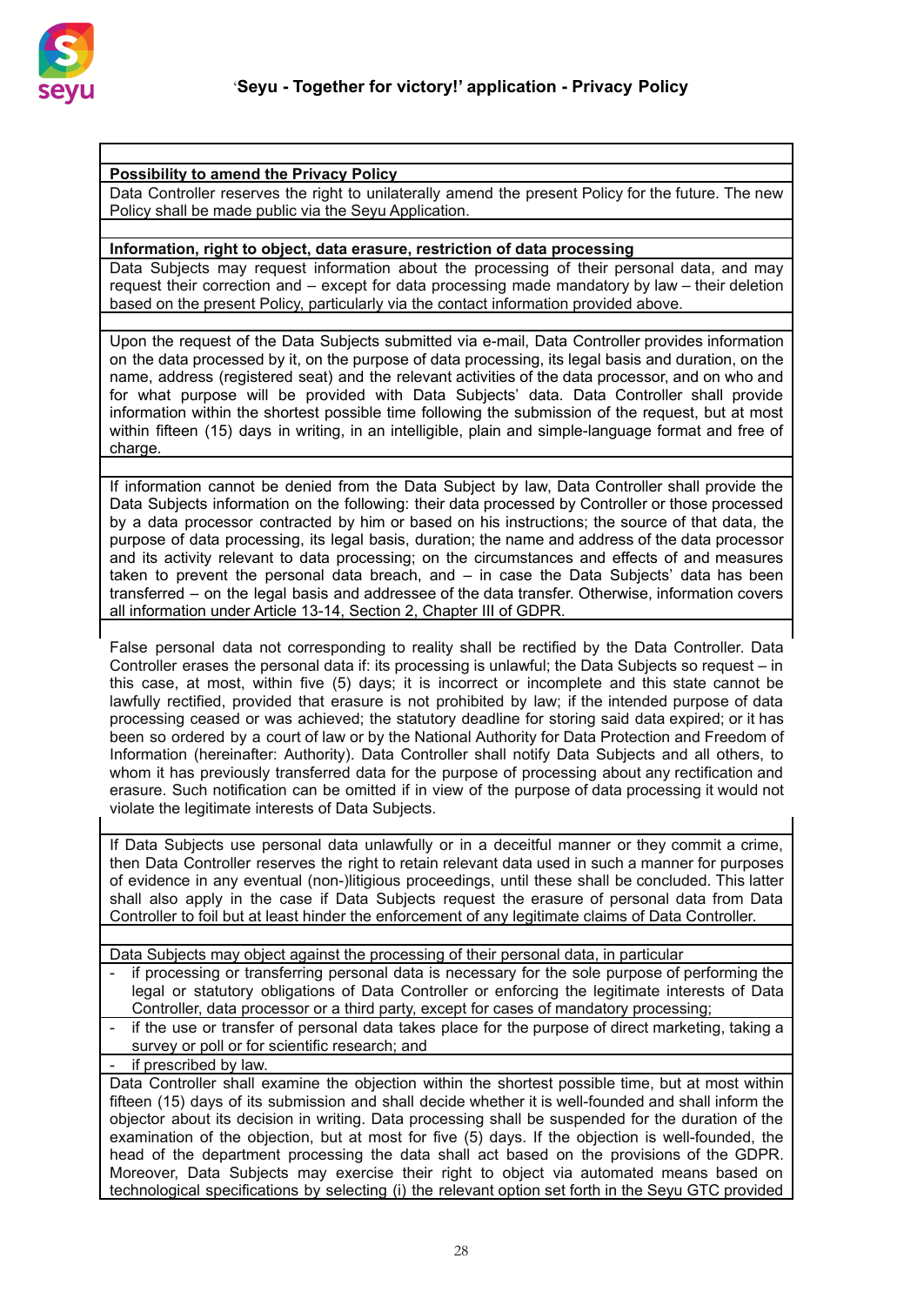

for the cancellation of Service or for the deletion of registration, and/or (ii) any relevant other option available in the System. (Article 21(5) GDPR)

Should the Data Controller find Data Subjects' objection well-founded, it shall terminate data processing – including any further recording of data as well as data transfers –, block access to the data and inform anyone – regarding the objection and the measures taken based thereon – to whom Data Controller has earlier transferred the personal data subject to objection, and who are obliged to act in the interest of enforcing the right to object. Should Data Subjects disagree with Data Controller's decision, and if Data Controller omits the deadline, Data Subjects then shall have right to turn to a court within thirty (30) days from communicating the decision or the last day of the deadline.

Data Controller shall cover the damages caused to others by the unlawful processing of the personal data of Data Subjects or by violating requirements of technical data protection. Data Controller shall be exempted from liability if it proves that the damage occurred due to a reason beyond the scope of data processing that was unavoidable. No such damages shall be compensated, which were incurred as a result of the deliberate or negligent conduct attributable to the one incurring the damages.

Information of Data Subjects can be refused/rejected or restricted in accordance with the provisions of Articles 13(4) and 14(5) GDPR, based on the reasons set forth therein, with a detailed justification, if:

- the Data Subject already has the information;
- the provision of such information proves impossible or would involve a disproportionate effort, in particular for processing for archiving purposes in the public interest, scientific or historical research purposes or statistical purposes, subject to the conditions and safeguards referred to in Article 89(1) or in so far as the obligation referred to in paragraph 1 of this Article is likely to render impossible or seriously impair the achievement of the objectives of that processing. In such cases the Data Controller shall take appropriate measures to protect Data Subjects' rights and freedoms and legitimate interests, including making the information publicly available;
- obtaining or disclosure is expressly laid down by Union or Member State law to which the controller is subject and which provides appropriate measures to protect the data subject's legitimate interests;
- personal data must remain confidential subject to an obligation of professional secrecy regulated by Union or Member State law, including a statutory obligation of secrecy

Otherwise, Data Subjects shall be entitled to get access to personal data relevant to them and to the following information:

- A copy of the personal data (fees can be set for additional copies)
- Purposes of data processing
- Categories of data processed
- Data regarding automated decision-making and profiling
- If data was received/transferred from somewhere, information regarding their source
- Names of addressees who have been or will be provided with the data
- Information and warranties regarding data transfer to a third country
- The conditions and duration of storage
- The rights of Data Subjects
- The right of turning to the Authority

Complying with its obligation under Article 14(3), Section 2, Chapter III GDPR, the Data Controller – if it did not acquire the personal data from the Data Subject, *in particular if the data has been provided by a registered User regarding the Data Subject entitled to use the Service* – shall, *via the contact information known to Data Controller, preferably via e-mail*, inform the Data Subject without delay, but at most within one month on any such information, knowledge of which is regulated by the present Policy.